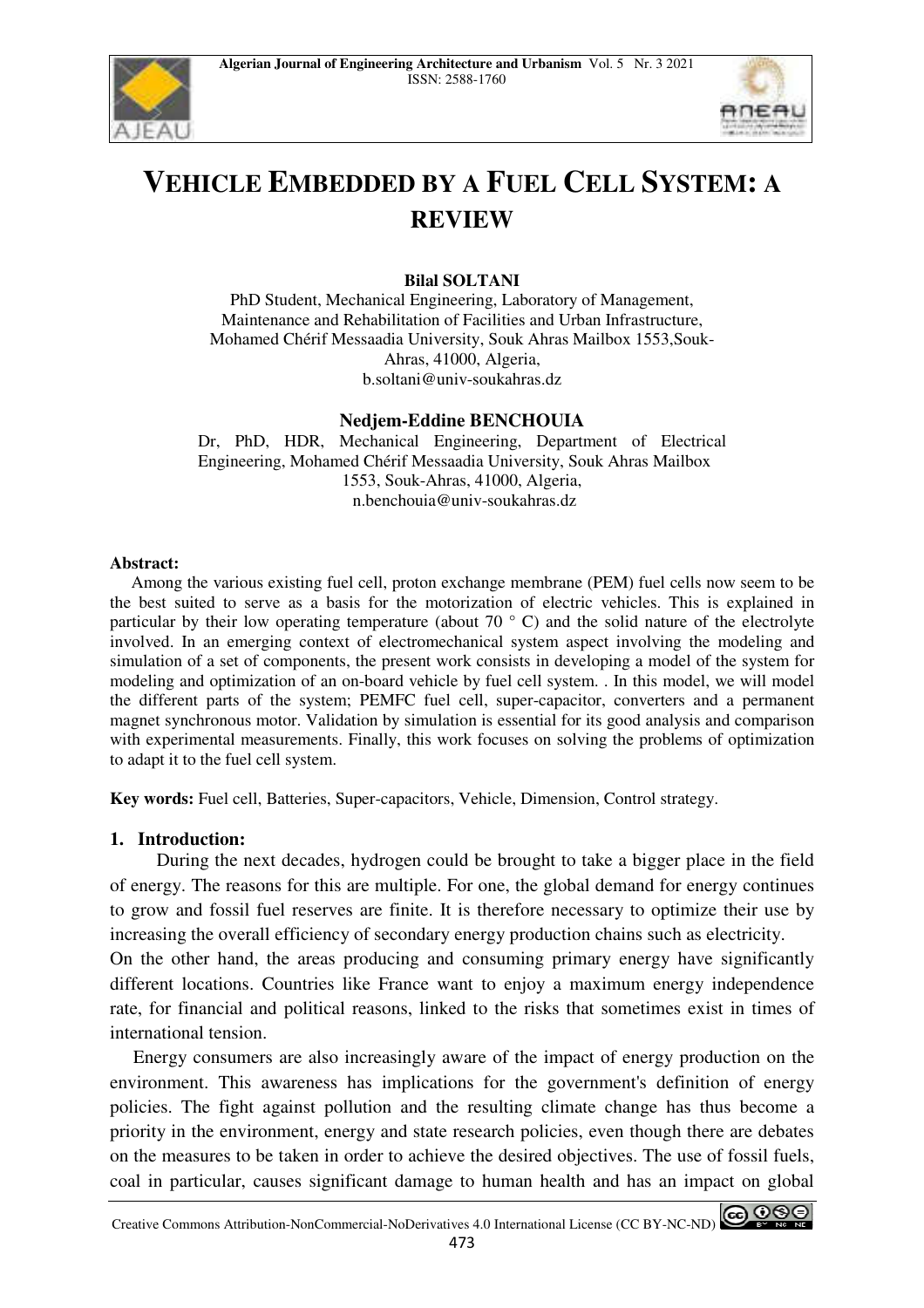



warming. New, cleaner and more efficient energy technologies, in particular to reduce greenhouse gas emissions, are to be promoted [see Annex to the Introduction]. Actions are being taken in this direction. They concern fuel cells, bioelectricity (biomass and waste for electricity and heat generation), and the integration of renewable energy sources and decentralized generation, cleaner fuels for transport, storage of electricity and energy, photovoltaic and wind energy. Minimizing costs and the ability of these new concepts to penetrate the market are carefully considered.

# **Problematic:**

- $\checkmark$  Energy criteria and sizing: An important part of hydrogen saving is obtained by kinetic energy recovery. The sizing of the secondary source must therefore make it possible to recover as much as possible the braking energy. However, the kinetic energy recoverable and the power demand of the motorization depend on the envisaged use of the vehicle (urban, periurban or highway, mixed...).As a result, the sizing of the power source is specific to a particular application.
- $\checkmark$  Vehicle mass problem: Hydrogen consumption is influenced by the mass of the vehicle. The mass of the power source (fuel cell system + secondary energy source) is therefore an important factor in the design process. At the limit, the overweight introduced can go as far as canceling the benefits obtained thanks to the secondary source. Due to the additional weight introduced by the secondary source of energy as well as the increase in the complexity of the powertrain, can be considered the use of a single fuel cell which naturally has a high efficiency over a wide range of use.
- $\checkmark$  Energy and Power: It is difficult to advocate the use of battery or super-capacitor, the two technologies having very different characteristics. Some authors favor the use of supercapacitors because of their energy efficiency and specific power, but their low capacity can be a handicap. Conversely, batteries are able to store a large amount of energy but are penalized by their specific power. One solution is to couple batteries and super-capacitors to combine their advantages (power and energy), but this inevitably increases the complexity and cost of the secondary energy source.

# **2. The field of transport**

 Oil covers 95% of the needs in this sector, energy consumption related to transport in France represents a quarter of total consumption and this share is one that increases faster. Automakers are making thermal vehicles cleaner by adding new, cleaner engines, catalytic converters and particulate filters. The introduction of these new technologies has led to a significant decrease in emissions of pollutants such as SO2, CO, total hydrocarbons (HC), NOx, particulates and has made it possible to comply with Euro1, Euro2 and Euro3 standards issued by the European Union [1].This despite the simultaneous increase in mass and power of vehicles, despite the generalization of comfort elements such as air conditioning. Upcoming technological innovations, such as the electrical control of valves on engines, and the appearance of hybrid vehicles [2] [3] should further reduce consumption. All-electric vehicles are also available for sale, but the limited performance of their batteries confines them to niche markets.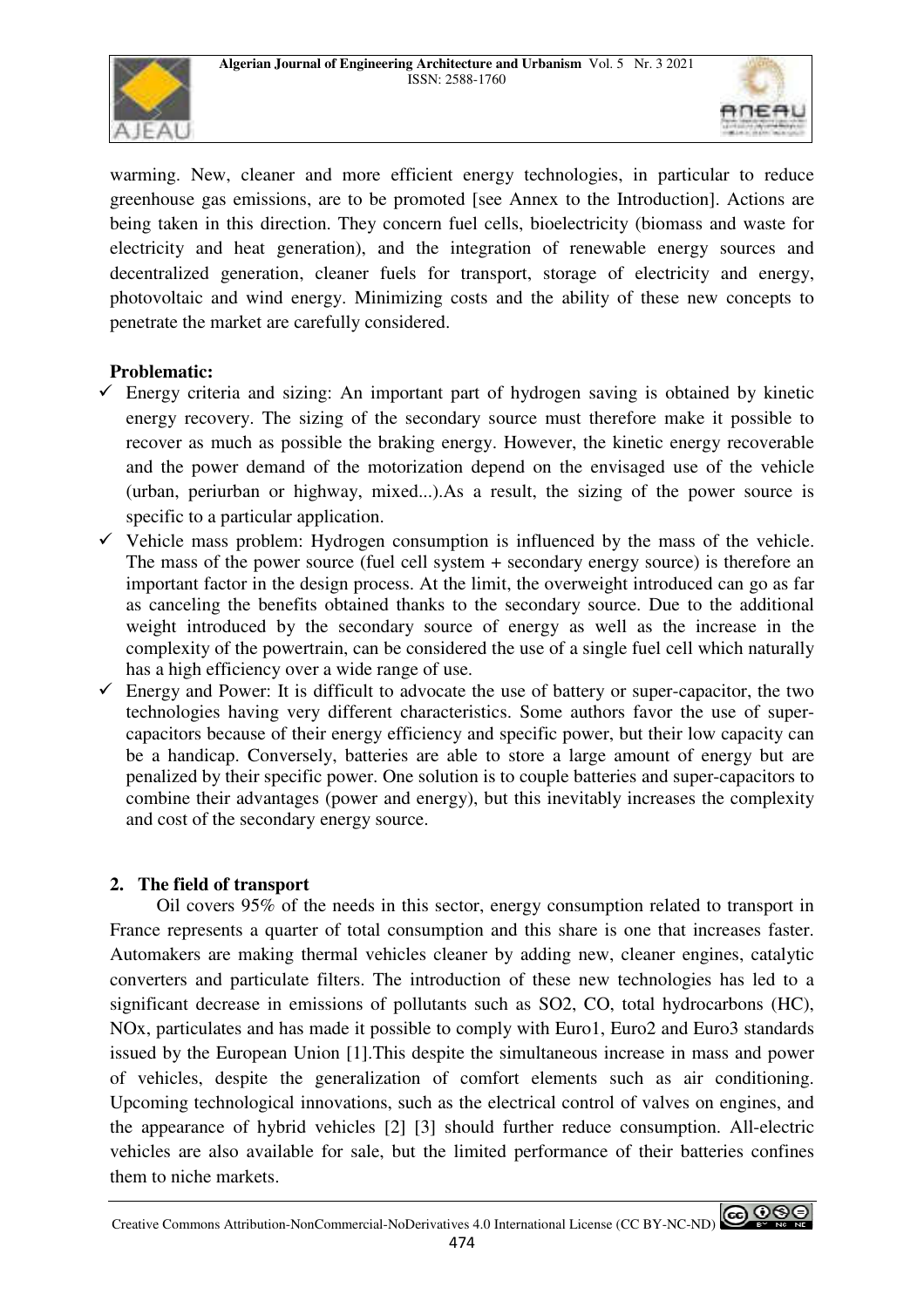



The evolution of air quality, in terms of pollutant concentration, shows that CO2 emissions are now the main transport challenge in the face of air pollution [4].Transport is the sector that generates the greatest increase in CO2 emissions: a car with a combustion engine releases about one tone of CO2 every 5000 km into the atmosphere. A break in technology seems inevitable.

# **3. The fuel cell vehicle:**

 Fueled directly with hydrogen, it generates no local air pollution and is very noisy. It turns out to be a prime candidate in the context.

 Fuel cells are still sources of high current and low voltage. Their rational use in vehicle power trains often involves raising the voltage level by means of suitable static converters. In order to optimize these chains globally, it is also necessary to ask the question of the hybridization of the battery by a buffer device allowing intermediate storage of the power. Indeed, the on-board power source must both provide sufficient energy to ensure the autonomy of the vehicle and deliver significant power during transient phases, corresponding to acceleration or a slope crossing. The source must therefore meet these two different needs, while respecting acceptable mass and volume criteria. One solution is to decoupling energy source / power source. Components with appropriate characteristics are then associated with these two sources: fuel cell generator (GE to PAC) and buffers such as super-capacitors. The fuel cell used in transport is most often of the PEM (proton exchange membrane) type; it has the advantage of operating at low temperature and having a solid electrolyte.

 The use of super-capacitors is particularly interesting because they are components that have an important ability to accept or restore high energy in very short periods.

 PAC GEs can be used in vehicles in different ways. Either they are placed in association with a battery with very limited capacity, comparable to that of the thermal vehicles, and only intended to ensure the startup of the auxiliaries of the group, either they are associated with other elements of energy storage (a stack of more or less large batteries for example) and the two components of the hybrid source together deliver energy to the power train. The architecture chosen and the degree of hybridization largely determine the mode of operation of the EG to PAC. It may be necessary to provide a significant power dynamic or, conversely, to operate as a range extender: it then recharges the batteries by delivering a relatively low power and more or less constant. Hybridization of GE to PAC may also allow for a smaller and therefore less expensive GE. Given the still high price to date of a pile stack, hybridization could allow the launch of the first vehicles to CAP.

#### - **Hydrogen, an energy vector :**

 Certainly, the hydrogen atom is the most abundant element in the universe [5]; it is found in water (lakes, rivers, oceans ...) and in fossil fuels, but hydrogen gas (or Di-hydrogen), in its molecular form, is virtually non-existent in nature. Like electricity, hydrogen must be produced from different sources of primary energy, fossil and non-fossil. The major disadvantage of electricity lies in the difficulty of storing it in large quantities. Assuring an energy storage function, hydrogen could become a second energy vector, complementary to electricity, leading to high yields by limiting the secondary reactions to its transformation into water (oxidation or combustion) and therefore pollutant emissions [6].Fuel cells would convert the chemical energy of hydrogen into electrical energy. Hydrogen production and storage, for example, would allow decoupling over time between consumption and electricity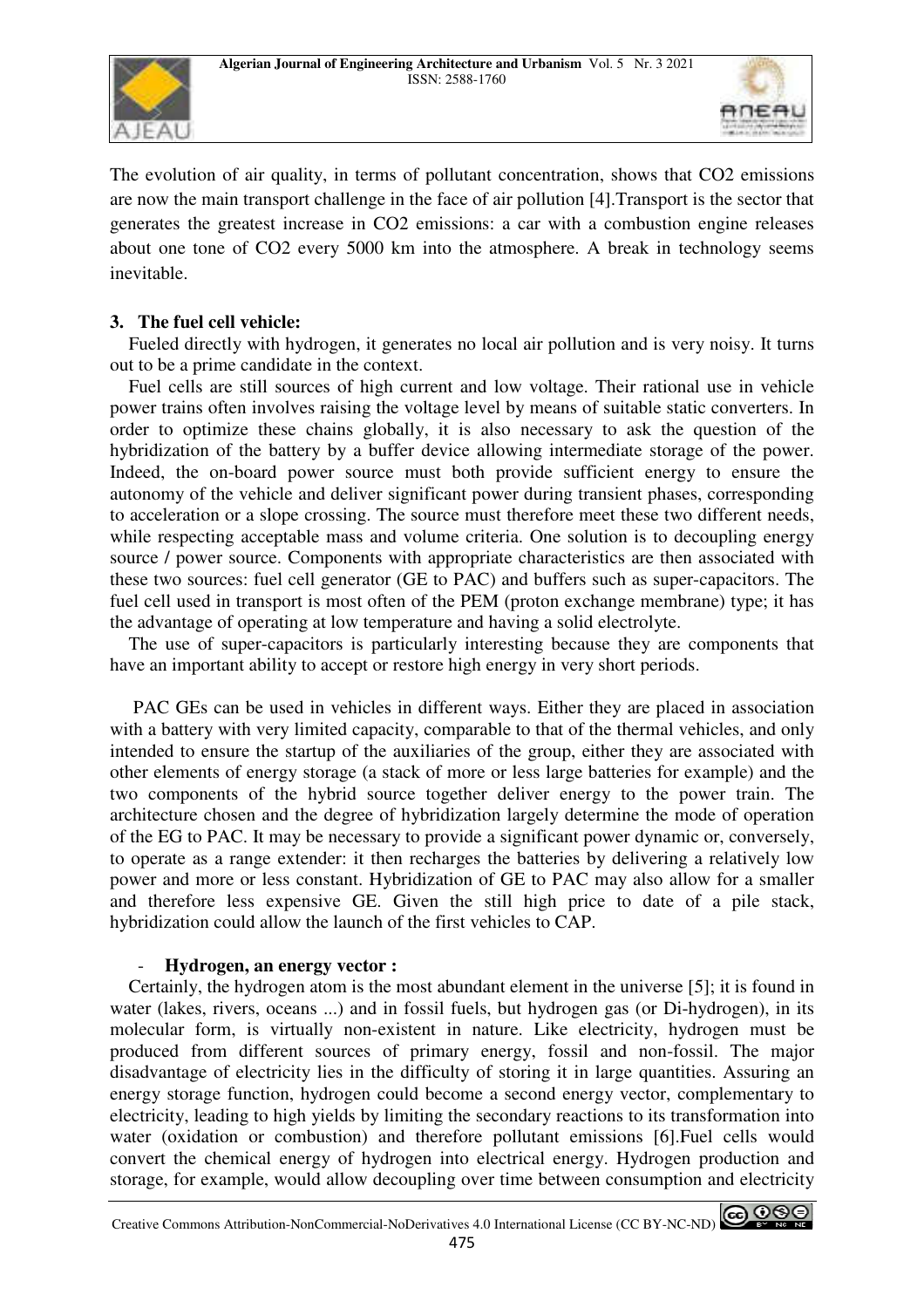



generation from renewable energies, such as wind energy. The choice of production, storage and distribution methods will determine the development of the hydrogen sector.

 After a brief history, the main fields of application of the fuel cell (PAC) will be presented. Vehicle-related usage limits favor the use of a particular technology. Its operating principle and its constraints of use are described. Some of these constraints can be removed by the addition of a secondary energy source (ex: super-capacitors).

#### - **The early adopters of fuel cell vehicles:**

 Several car manufacturers promote FCVs to consumers. Vehicles are often compared to battery electric vehicles (BEVs). Both types of vehicles emit no exhaust, can be powered by renewable energies and are powered by electric motors. The main difference between these vehicles is their range and style of refueling. FCVs have a range of over 300 miles and can be refueled in less than 10 minutes at a hydrogen refueling station [7].

 Three FCVs are currently available to consumers. These include the Hyundai Tucson / ix35 FCEV, the Toyota Mirai FCEV and the Honda Clarity FCEV. These vehicles are currently on sale in North America, Europe and Asia. In 2014 sales of these vehicles began. The Toyota Mirai was sold in record numbers with 5233 units delivered to consumers from 2013 to 2017, including 2944 in North America. By the end of 2017, 637 Honda Clarity FCEVs had been delivered to consumers, including 440 in North America.

 Finally, 727 Hyundai Tuscon / ix35 FCEVs were delivered, the most important market for these vehicles being Europe with 373 units delivered. Figure 1 provides an overview of the annual sales of these vehicles and the total sales of the three vehicle models.



**Fig1.** Global annual sales of fuel cell vehicles between 2013 and 2017 by vehicle model [8]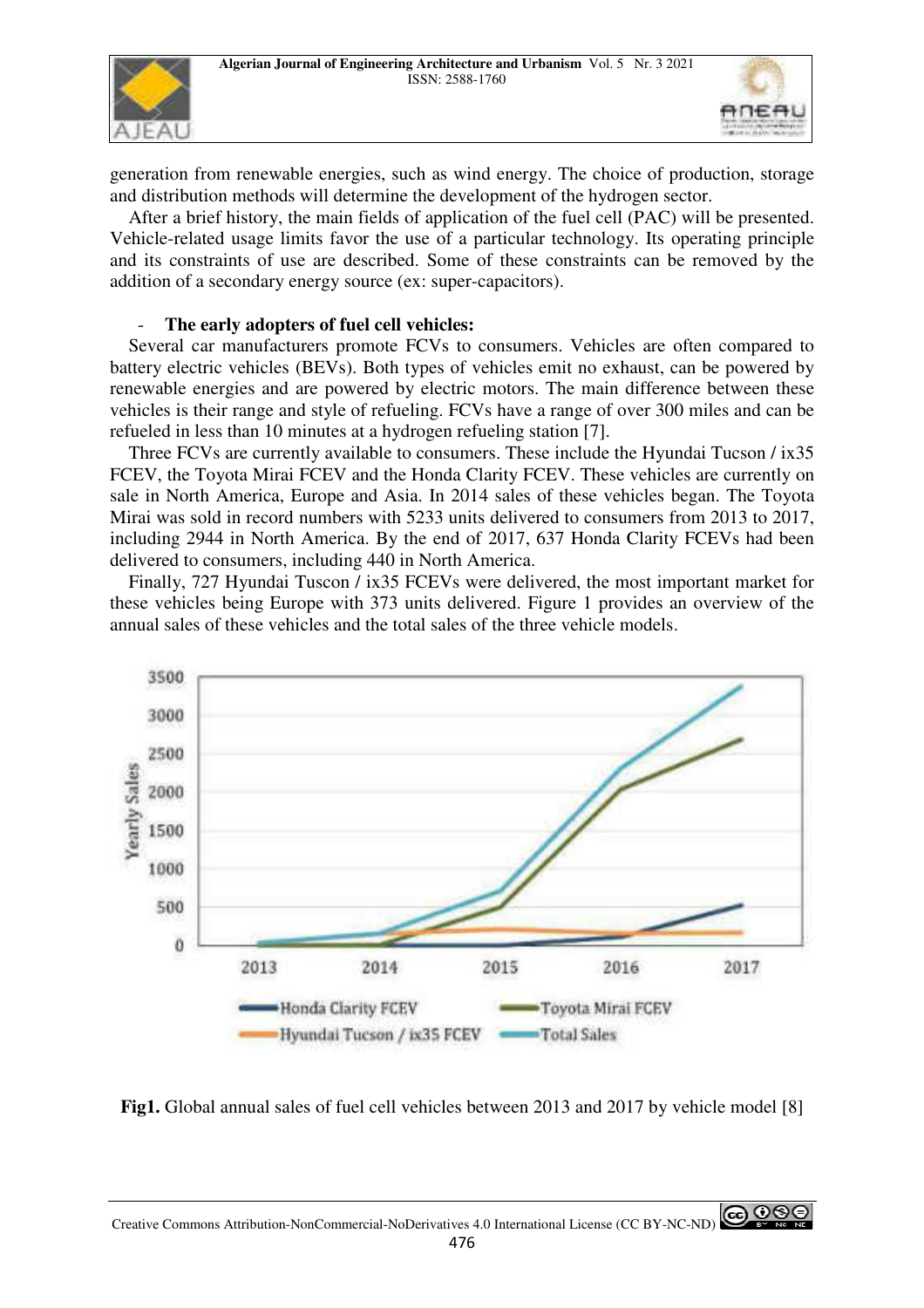

 The main producers of FCVs are the United States and Japan. In 2017, 2298 vehicles were sold in the United States and 849 in Japan. South Korea is the third largest market with 61 vehicles sold in 2017.Annual sales of these vehicles by country of sale are shown in Figure 2.



**Fig2.** Worldwide annual sales of fuel cell vehicles between 2013 and 2017 by country [8]

# **3.1. The fuel cell, a power full energy converter:**

 If the hypothesis of the choice of hydrogen as a new energy vector is retained, the fuel cell will become the most efficient converter of hydrogen into usable energy (electricity and heat).

# **3.1.1. History:**

 The fuel cell (PAC) converts chemical energy into electrical energy. Its technology has become more and more familiar in recent decades, but has been discovered more than 150 years ago. In 1839, Sir William Grove, an English jurist and amateur chemistry researcher, describes an experiment where water and electricity are produced from oxygen and hydrogen. Grove's experience gives birth to the gas battery (Figure 3), later renamed fuel cell [9] [10].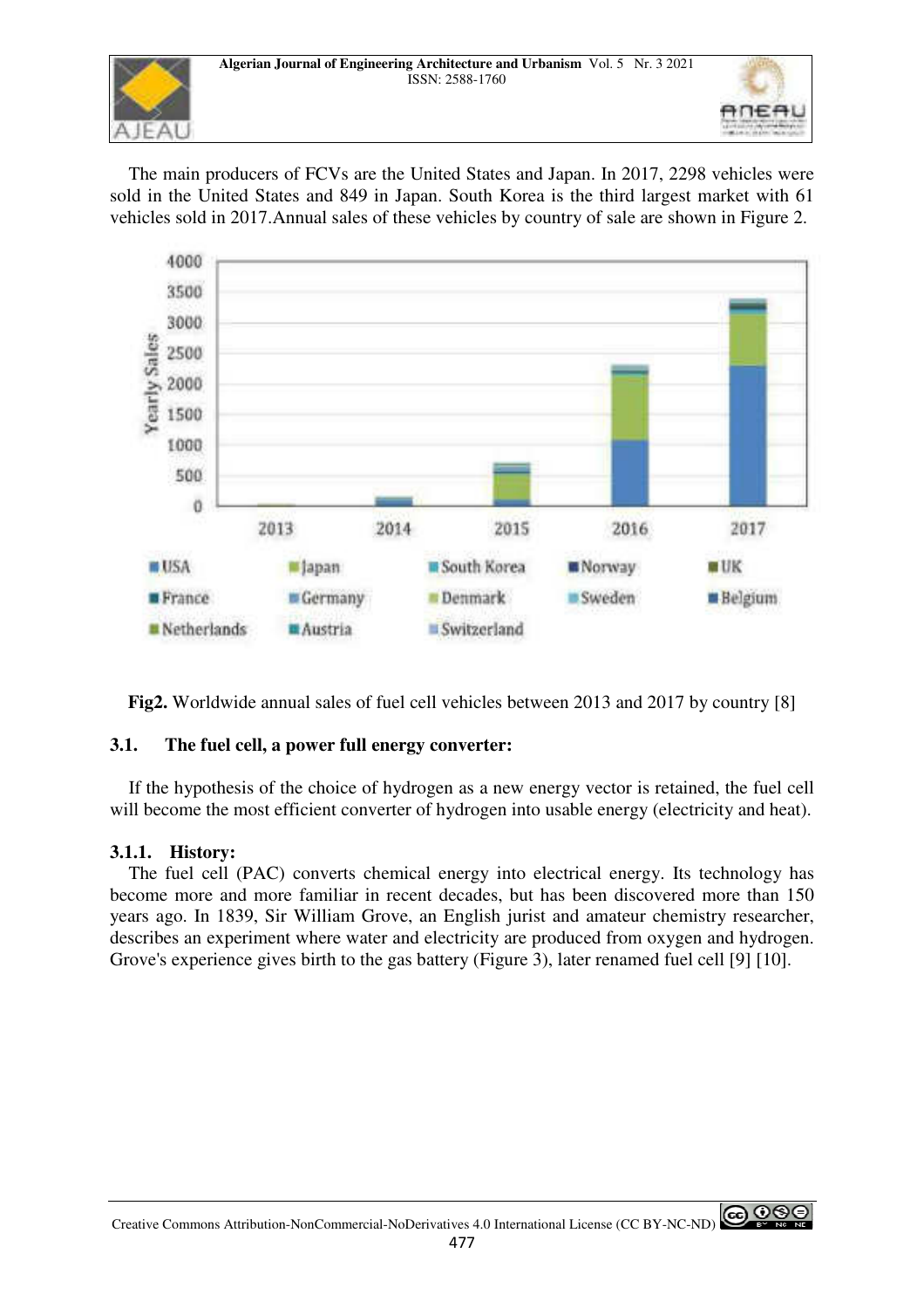





**Fig3.** The Sir William Grove experience

 The discovery of W. Grove, however, was not exploited and was relegated to the rank of scientific curiosity, while the extraction of fossil fuels and the development of the engine were in full swing. In 1932, Dr. Francis Bacon took over the research initiated by W. Grove and managed to build a 5kW fuel cell in 1959.

 The fuel cell has emerged with NASA (National Aeronautics and Space Administration, USA) looking for a way to generate electricity on board its spacecraft. The fuel cell appeared as an ideal system because of the presence of oxygen and hydrogen available in the propulsion systems. Fuel cells were successfully used by the Gemini capsule in 1964[11], and the water produced by the reaction between hydrogen and oxygen was consumed by astronauts. This is one of the first concrete uses of fuel cells.

 The interest of the use of the fuel cell in the field of transport dates back to 1973.The first oil crisis has led governments, industries and laboratories to seek an alternative to fossil fuels to try to ensure energy independence. Many efforts and means have been provided to reduce the manufacturing costs of fuel cell systems, to increase their reliability and to improve their compactness. In 1993, a fuel cell bus was built by the Ballard company (today one of the world leaders in the field of fuel cells) in partnership with the car manufacturer Daimler-Benz [12]. The fuel cell was of PEM type ("Proton Exchange Membrane").The hydrogen needed to feed the cell was produced by embedded reforming of methanol (Figure 4).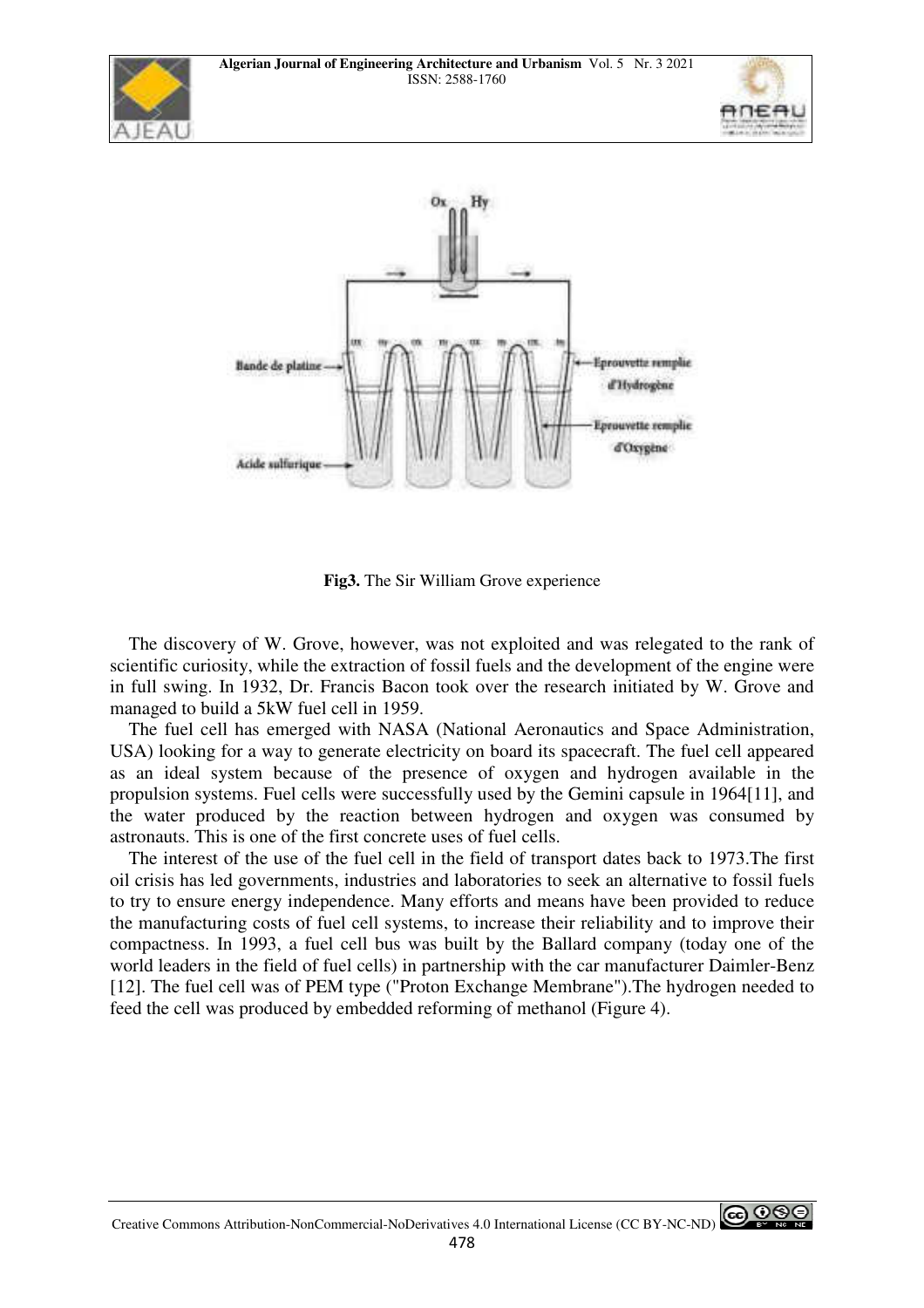





**Fig4.** Fuel Cell, from NASA to Methanol [13].

 Since the 1990s, fuel cells and hydrogen have been considered as possible candidates for the production of sustainable and clean energy, whether for mobile or stationary applications.

 Fuel cells are listed based on their operating temperatures, electrolytes, and power ranges. The main fuel cell technologies and their characteristics are given in Table 1 [14] [15]:

| Name               | Electrolyte | Power              |    | Operating         | Fields           | of |
|--------------------|-------------|--------------------|----|-------------------|------------------|----|
|                    |             | range              |    | temperature       | application      |    |
| $DMFC$ («          | Polymer     | 1mW                | to | 60-90 $\degree$ C | Portable         |    |
| Direct             | membrane    | $100 \text{ kW}$   |    |                   |                  |    |
| methanol           |             |                    |    |                   |                  |    |
| fuel cell $\gg$ )  |             |                    |    |                   |                  |    |
|                    |             |                    |    | 60-90 $\degree$ C |                  |    |
| PEMFC(«            | Polymer     | 100W               | to |                   | <b>Transport</b> |    |
| Proton<br>exchange | membrane    | 500 <sub>k</sub> W |    |                   | Portable         |    |
| Membrane           |             |                    |    |                   | Stationary       |    |
| fuel cell $\gg$ )  |             |                    |    |                   |                  |    |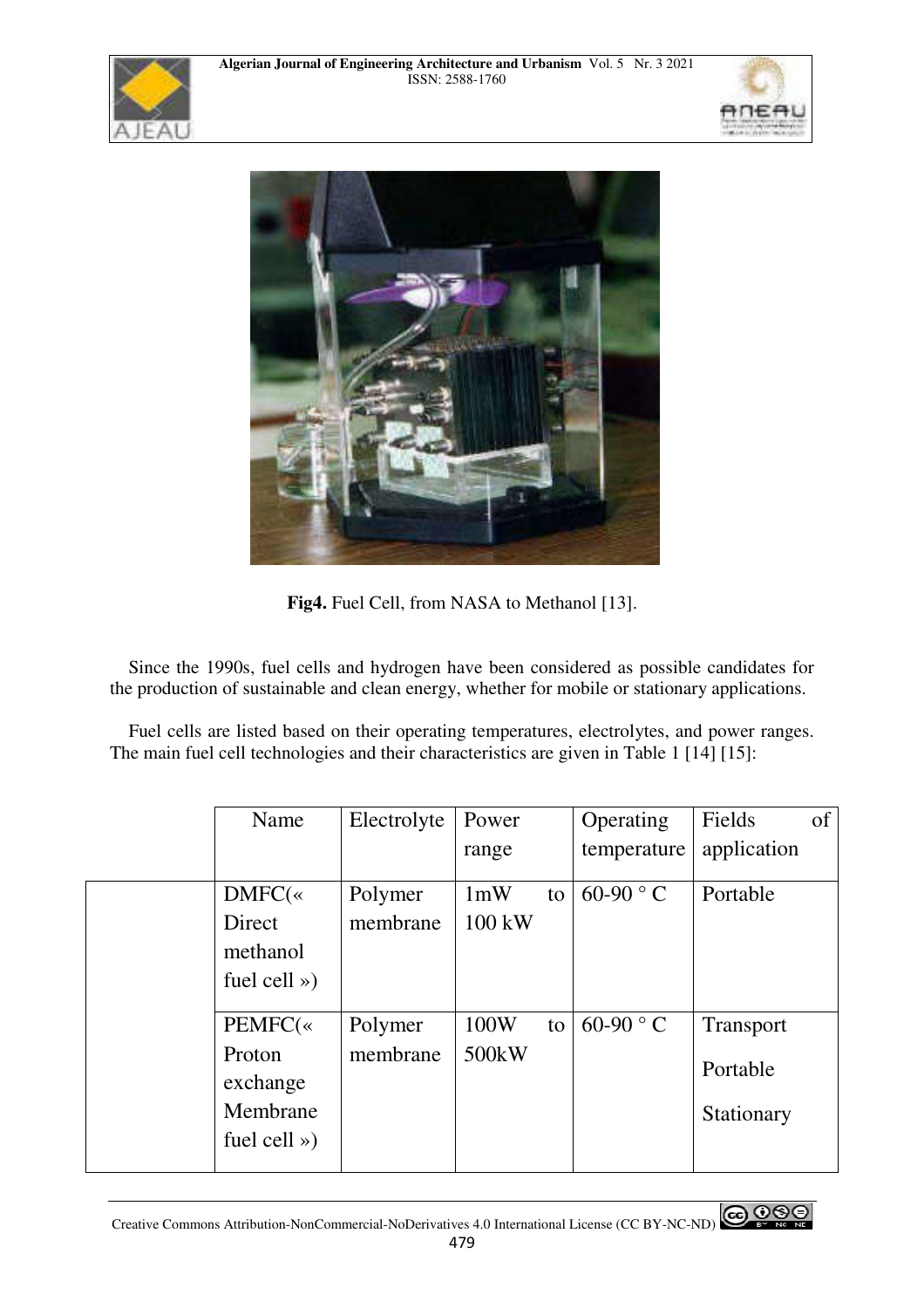



| PAC at low   | <b>AFC</b>                |            | 10kW           | 50-250 $^{\circ}$ C |                  |
|--------------|---------------------------|------------|----------------|---------------------|------------------|
|              |                           | Aqueous    | to             |                     | <b>Transport</b> |
| temperatures | («Alkaline                | alkaline   | 100kW          |                     |                  |
|              | fuel cell $\gg$ )         | solution   |                |                     | Spatial          |
|              |                           |            |                |                     |                  |
|              | PAFC $(*$                 | Phosphoric | -10<br>$Up$ to | $\circ$<br>160-220  | Stationary       |
|              | Phosphoric                | acid       | <b>MW</b>      | $\mathsf{C}$        |                  |
|              | acid fuel                 |            |                |                     |                  |
|              | $cell \rightarrow)$       |            |                |                     |                  |
|              |                           |            |                |                     |                  |
| High         | <b>MCFC</b><br>$(\kappa)$ | Molten     | Up to $100$    | 650 °C              | Stationary       |
| temperature  | Molten                    | carbonate  | <b>MW</b>      |                     |                  |
| <b>PAC</b>   | carbonate                 |            |                |                     |                  |
|              | fuel cell $\gg$ )         |            |                |                     |                  |
|              |                           |            |                |                     |                  |
|              | <b>SOFC</b><br>$(\kappa)$ | Solid      | Up to $100$    | $\circ$<br>750-1050 | Stationary       |
|              | Solid oxide               | Oxide      | <b>MW</b>      | $\mathsf{C}$        |                  |
|              | fuel cell $\gg$ )         |            |                |                     |                  |
|              |                           |            |                |                     |                  |

**Tab1.** The main types of fuel cells

 Each type of fuel cell has a preferred field of application (Table 1).fuel cell called low temperatures are more for mobile applications, while so-called high temperature batteries are generally intended for stationary applications.

 The main mobile applications concern portable electronic devices (computer, cell phone ...) and the transport sector (car, bus ...); stationary applications concern the decentralized production of electrical energy (collective or individual housing, etc.).In the latter, the heat produced by the high temperature cells can be recovered by cogeneration a process which increases the overall efficiency of the PAC system [14].

 In Figure 5, the different types of fuel cells and the power ranges are linked by their possible fields of application.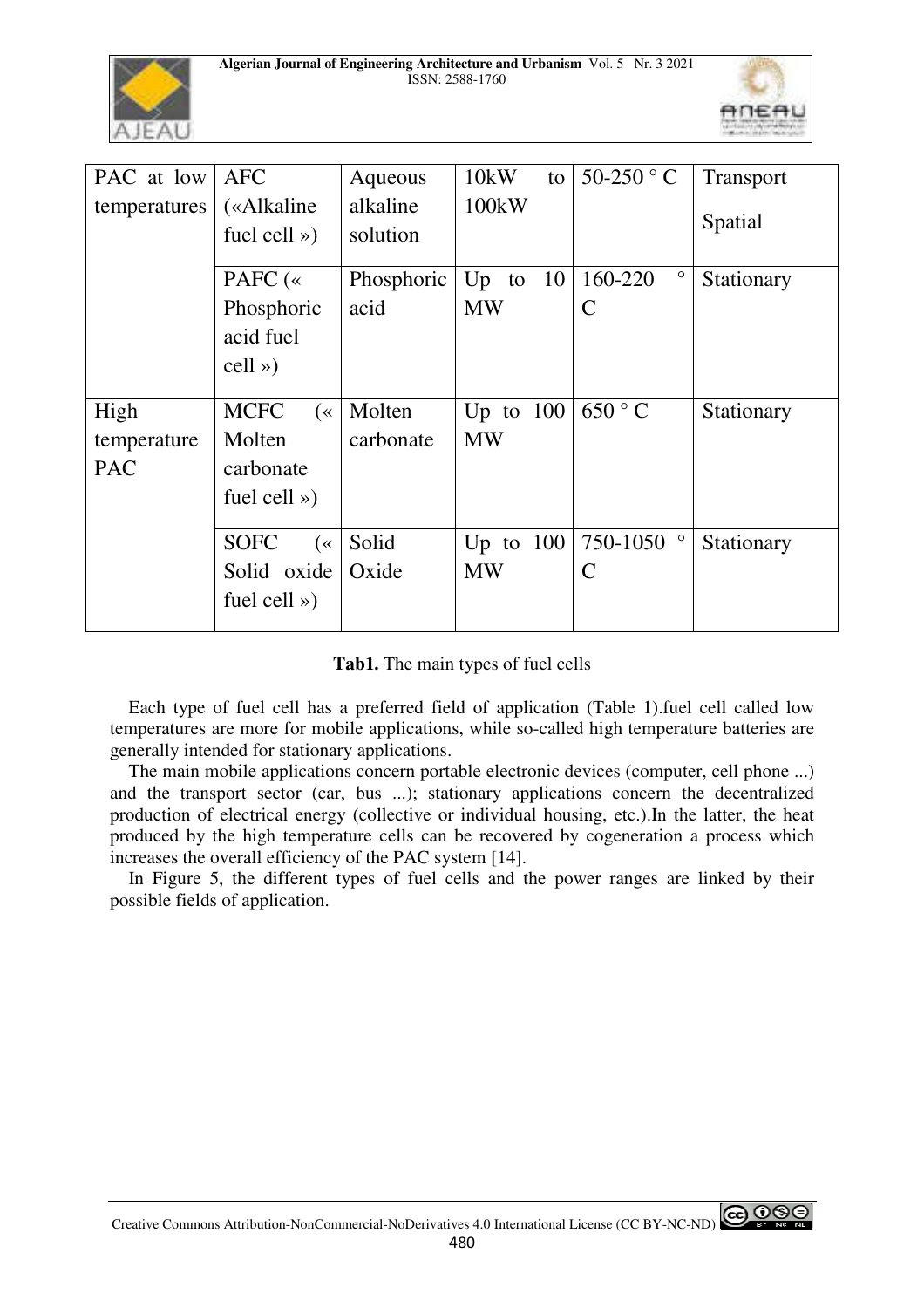



**Fig5.** Fuel cell technologies and fields of application

 Among the different types of fuel cells, the PEM ("Proton Exchange Membrane") type cell, also called PEFC ("Polymer Electrolyte Fuel Cell"), is the technology generally used for automobile use. Several reasons explain this choice [16][17][18]:

• Density of power:

 The propulsion of a vehicle requires a power of a few kilowatts to a hundred kilowatts. In addition, the power train must have an acceptable mass and size.

The PEM type is best meets these constraints with a power density of between 1 kg / kW and 3 kg / kW.

• Operating temperature:

The PEM fuel cell has an operating temperature of between 50  $\degree$  C and 80  $\degree$  C, which is suitable for automotive use.

• Solid structure:

The PEM fuel cell is composed of solid elements (especially the polymer membrane).

This solid structure guarantees a certain mechanical resistance with respect to the constraints related to the automotive environment.

# **3.1.2. The polymer membrane fuel cell (PEM type):**

# - **Operating principle:**

 The fuel cell allows the direct conversion into electrical energy of the free energy of a chemical oxidation-reduction reaction. Like a battery or accumulator, a fuel cell has two electrodes. The negative electrode is the seat of the oxidation drafting of the fuel, usually hydrogen. On the side of the positive electrode is the reduction reaction of the oxidant, usually the oxygen of the air. The two electrodes are separated by an electrolyte. In the case of a PEM cell, a solid membrane performs the function of electrolyte; the faces of the electrodes are covered by a catalyst, platinum. The negative electrode - electrolyte - positive electrode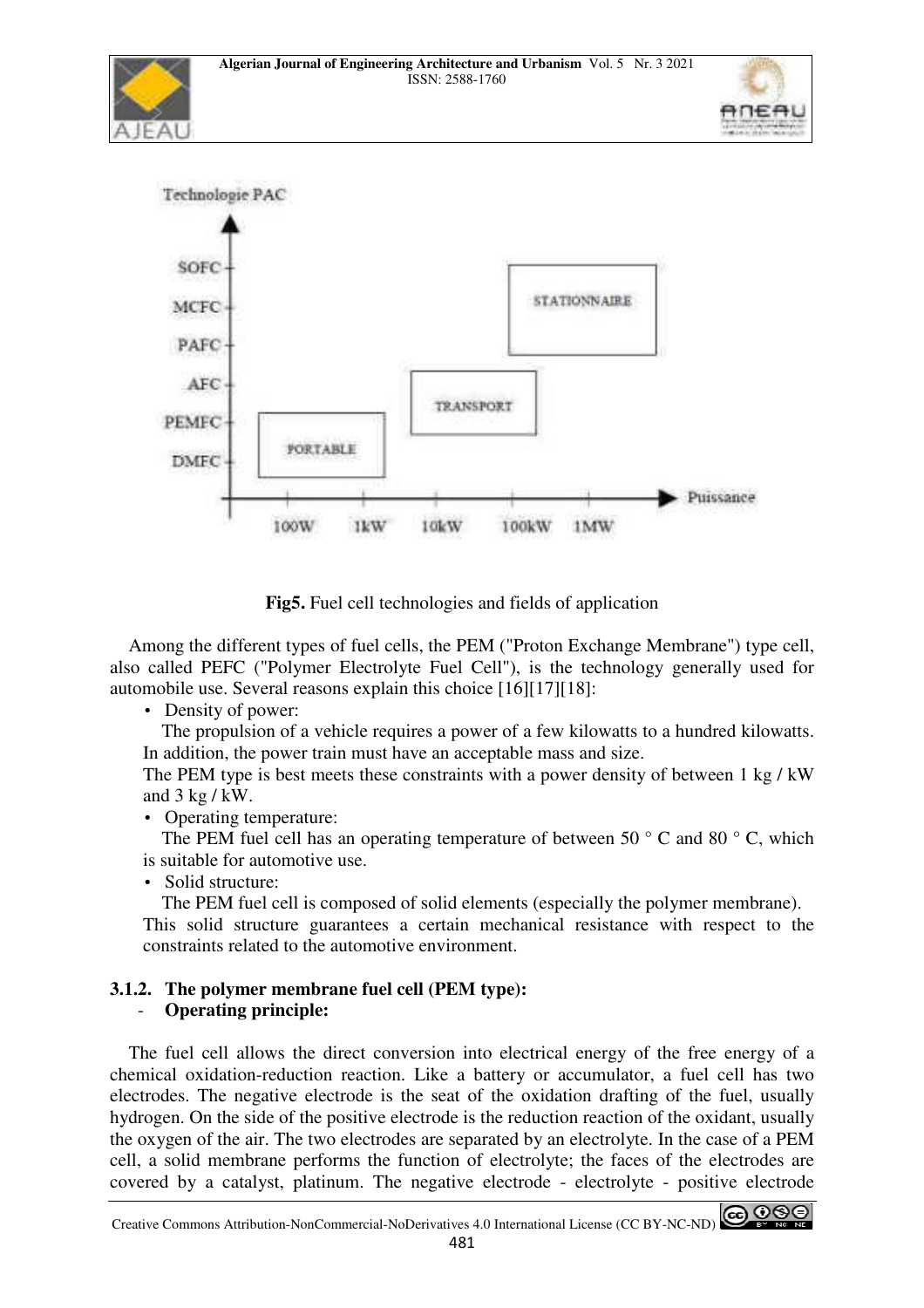



assembly constitutes the heart of the cell. The supply of the latter in reagents is via distributing plates. The fuel and oxidant are provided to the cell in conditions of pressure, temperature, humidity and purity defined continuously to ensure the production of the current.



**Fig6.** Principle of operation of a PEM fuel cell

Depending on the type of cell, the intermediate chemical reactions involved vary but the general principle remains unchanged. The overall reaction of a PEM type fuel cell can be written as follows:

- **Reaction to the anode**

 $H_2 \to 2H^+ + 2e$ - (1)

- **Reaction to the cathode:** 

 $\frac{1}{2}$  O<sub>2</sub> + 2H<sup>+</sup> + 2e<sup>+</sup> → H<sub>2</sub>O (2)

- **By combining (1) and (2) the overall reaction is:** 

 $H_2 + \frac{1}{2} O_2 \rightarrow H_2 O + \text{heat}$  (3)

 Electricity is produced by the 2 electrons released by the hydrogen molecule (1). The H+ hydrogen protons pass through the membrane separating the anode from the cathode and recombine at the cathode with the electrons and the oxygen atoms. Ideally, the only side products

The reaction is water and heat. Figure 6 summarizes the principle of the PEM fuel cell.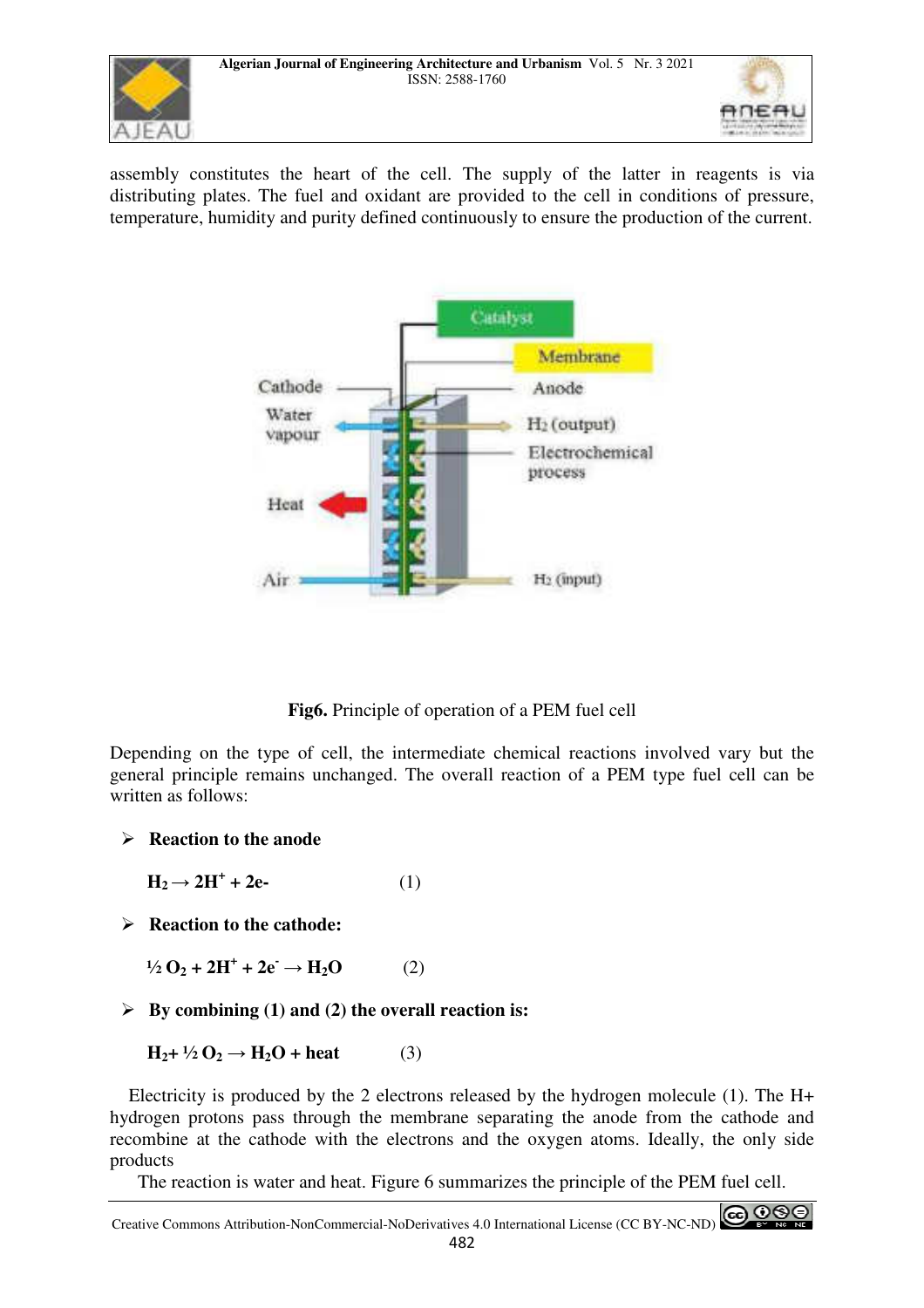



 The potential difference across each cell is small; in operation, it is less than volt. For most applications, it is therefore necessary to build a stack of cells, commonly called stack, to have a sufficient level of voltage.

## **a. Elementary cell and assembly of the fuel cell:**

 The electrochemical reaction takes place within an elementary cell. An elementary cell consists of an Electrode-Membrane-Electrode (EME) assembly pressed between 2 bipolar plates (Figure 7).



**Fig7.** Example of assembly of an elementary cell [19]

 The membrane is the heart of the elementary cell. The membrane is a polymer electrolyte that is permeable to hydrogen protons  $H<sub>+</sub>$  and impervious to gases. To guarantee  $H +$  proton permeability, the membrane must be permanently moistened. The Nafion® [20] membrane is the most common in PEM fuel cells.

 An EME assembly has two electrodes: the anode and the cathode. An electrode is made of two layers of porous material. The Gas Diffusion Layer (GDL) transports and distributes hydrogen and oxygen uniformly over the membrane while discharging the produced water. The catalyst layer (platinum) makes it possible to activate and accelerate the oxidationreduction reaction.

 Bipolar plates fulfill two roles. On the one hand they distribute the gases evenly to the EME assembly through thin channels (Figure 7).On the other hand; they allow the circulation of a cooling fluid to cool the elementary cell.

 Bipolar plates must be conductive and withstand a corrosive environment (for example, graphite or stainless steel is used).

 The voltage obtained with an elementary cell is less than 1 volt, which is insufficient for most applications. To provide a sufficiently high voltage source, several cells are connected in series to form the fuel cell (Figure 8). To ensure tightness, the cells are pressed against each other by two end plates and tie rods.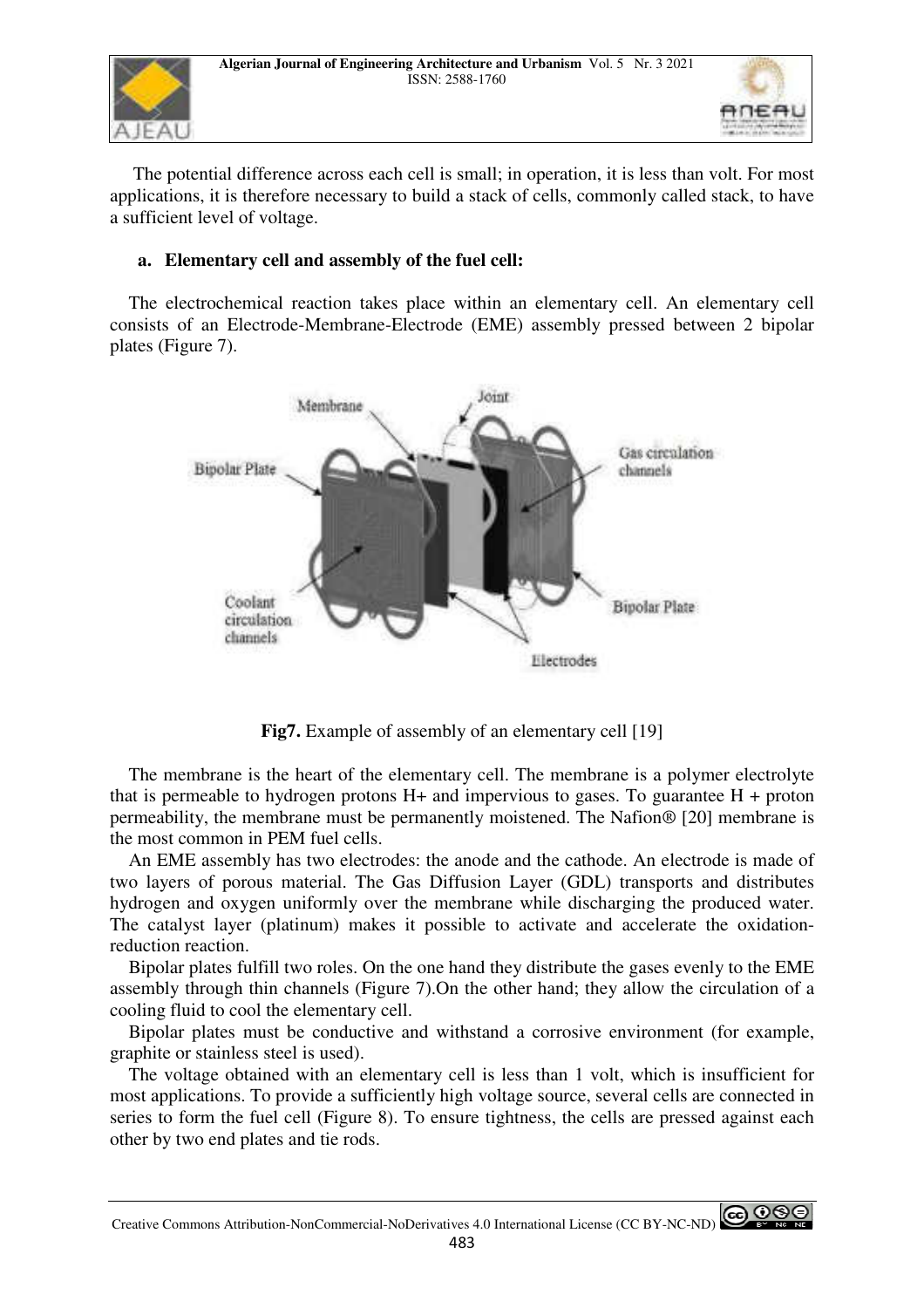





**Fig8.** Example d'un assemblage de pile à combustible [19]

# **b. Electrical characteristic of the fuel cell:**

 The empty voltage of the cell (**Figure 9**) is a function of the electrochemical potential of the oxidation-reduction reaction. Ideally, this electrochemical potential is 1.23 V (standard potential) for standard conditions of temperature and pressure (1 atm,  $25\degree$  C). In practice, the no-load voltage is slightly below **1V** [21].

 The polarization curve is the electrical characteristic of a fuel cell. It represents the voltage of the cell as a function of the current density (**Figure 9**) and depends on the operating temperature, the pressure of the reagents and the moisture content of the membrane.

The current density  $i_{FC}$  (A / cm<sup>2</sup>) is defined by:

$$
\boldsymbol{i}_{FC} = \frac{I_{FC}}{A_{cell}} \tag{4}
$$

With  $I_{FC}$  The fuel cell current and  $A_{cell}$  The active surface of a membrane.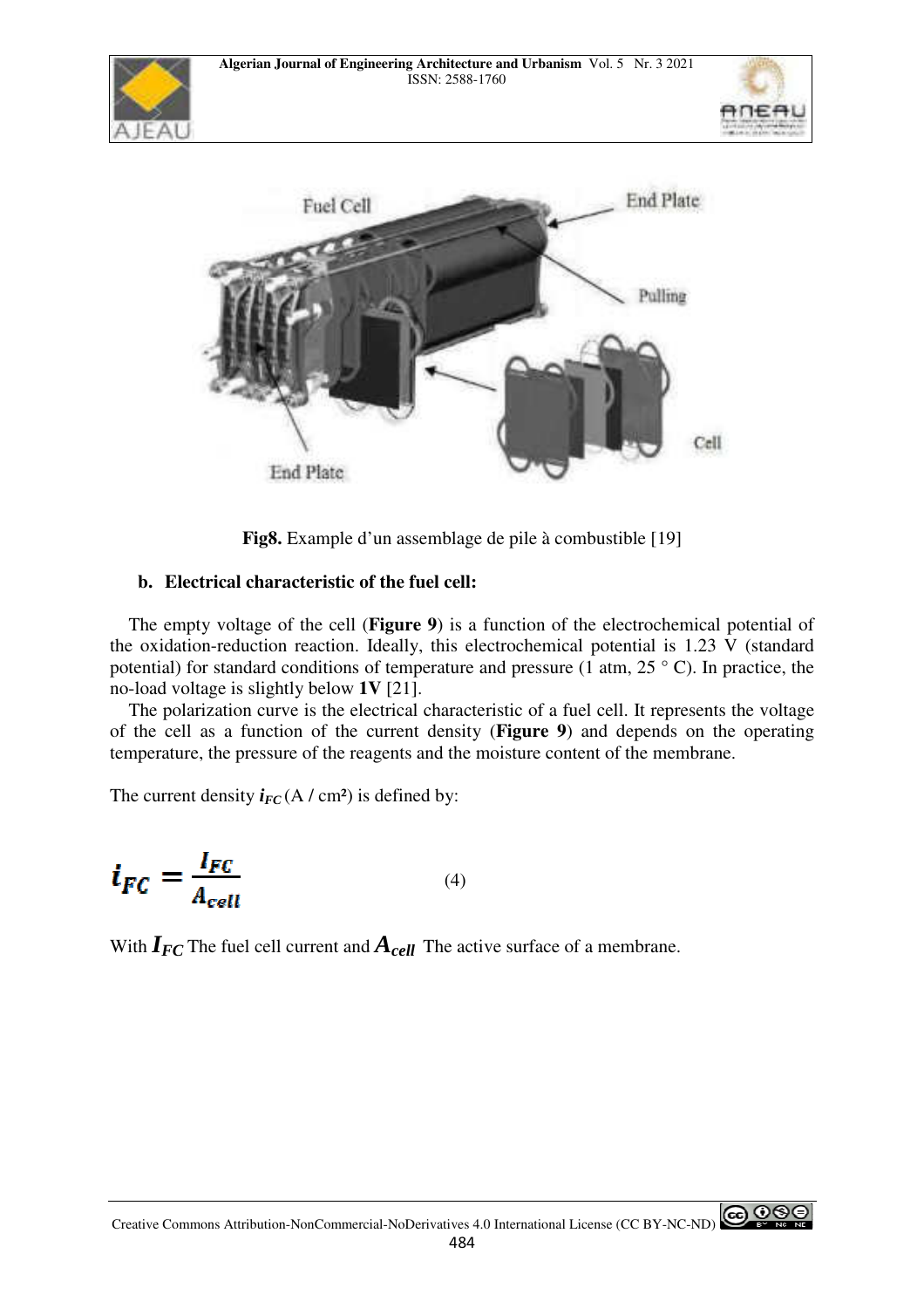





**Fig9.** Conventional polarization curve of a PEM fuel cell.

The polarization curve (**Figure 9**) can be broken down into three distinct zones, each characterized by preponderant voltage drops **[21]**:

# • **Voltage drop by activation:**

The right electrochemical reaction cross a threshold of activation to initiate. This threshold is due to the slowness of the electrochemical reaction at the surface of the electrodes. The catalyst layer present in the electrodes helps to accelerate the reaction.

# • **Ohmic voltage drop:**

Ohmic voltage drops are caused by the electrical resistance of the diaphragm and the electrical resistance of the bipolar electrode / plate assembly.

# • **Voltage drop by concentration:**

Voltage drops due to concentration result from a lack of reagents. When the current density becomes high the diffusion of the gases in the electrodes is not fast enough to maintain the reaction.

The polarization curve in **Figure 9** is given for an elementary cell. Conventionally, assuming that all cells have the same electrical behavior, the total voltage of the fuel cell  $V_{FC}$  is given by:

$$
V_{FC} (I_{FC}) = N_{Cell} \cdot V_{cell} (I_{FC})
$$
 (5)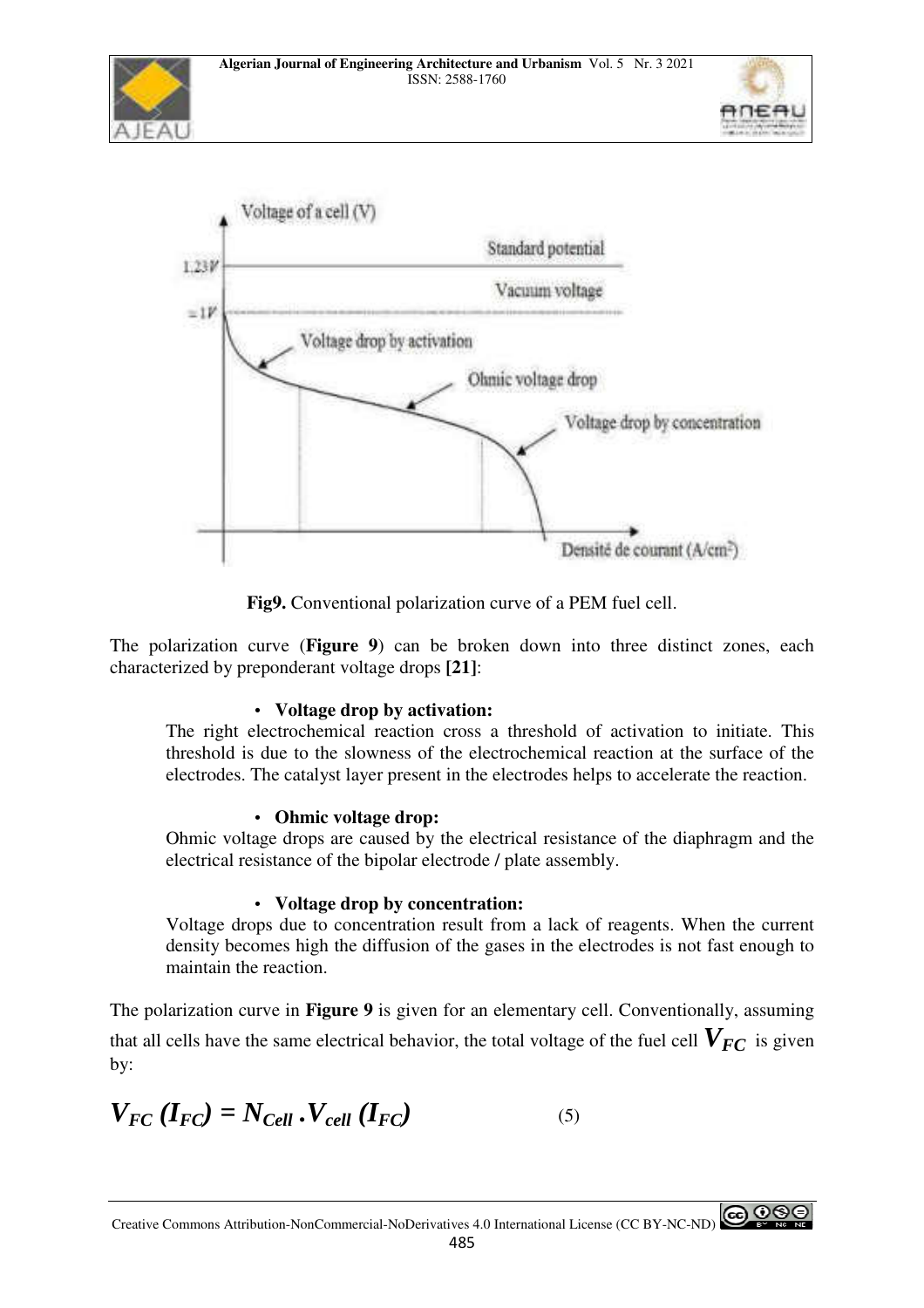





With  $V_{cell}$  the elementary voltage of a cell and  $N_{Cell}$  the number of cells. The raw power  $P_{FC}$  supplied by the fuel cell is:

# $P_{FC} (I_{FC}) = V_{FC} (I_{FC})$ .  $I_{FC}$  (6)

 A fuel cell is capable of supplying electrical power as long as it is fed with reagents (oxygen and hydrogen).This implies that a fuel cell cannot operate alone and needs a set of peripheral components to function.

## **c. Fuel cell system:**

 The fuel cell needs a set of conditions to produce electrical energy **[18]**: it must be supplied with hydrogen and air, the membrane must be permanently humidified, and the heat produced must be evacuated. The auxiliary components have the role of ensuring the proper functioning of the fuel cell. The fuel cell and auxiliary components assembly is called a fuel cell system.

 Fuel cell *systems* are typically designed specifically for a particular application. There is therefore much possible architecture. A classical architecture is given in **Figure 10**.



**Fig10.** Architecture of a fuel cell system [18].

Four main circuits making up a Fuel Cell system **(Figure 10)**: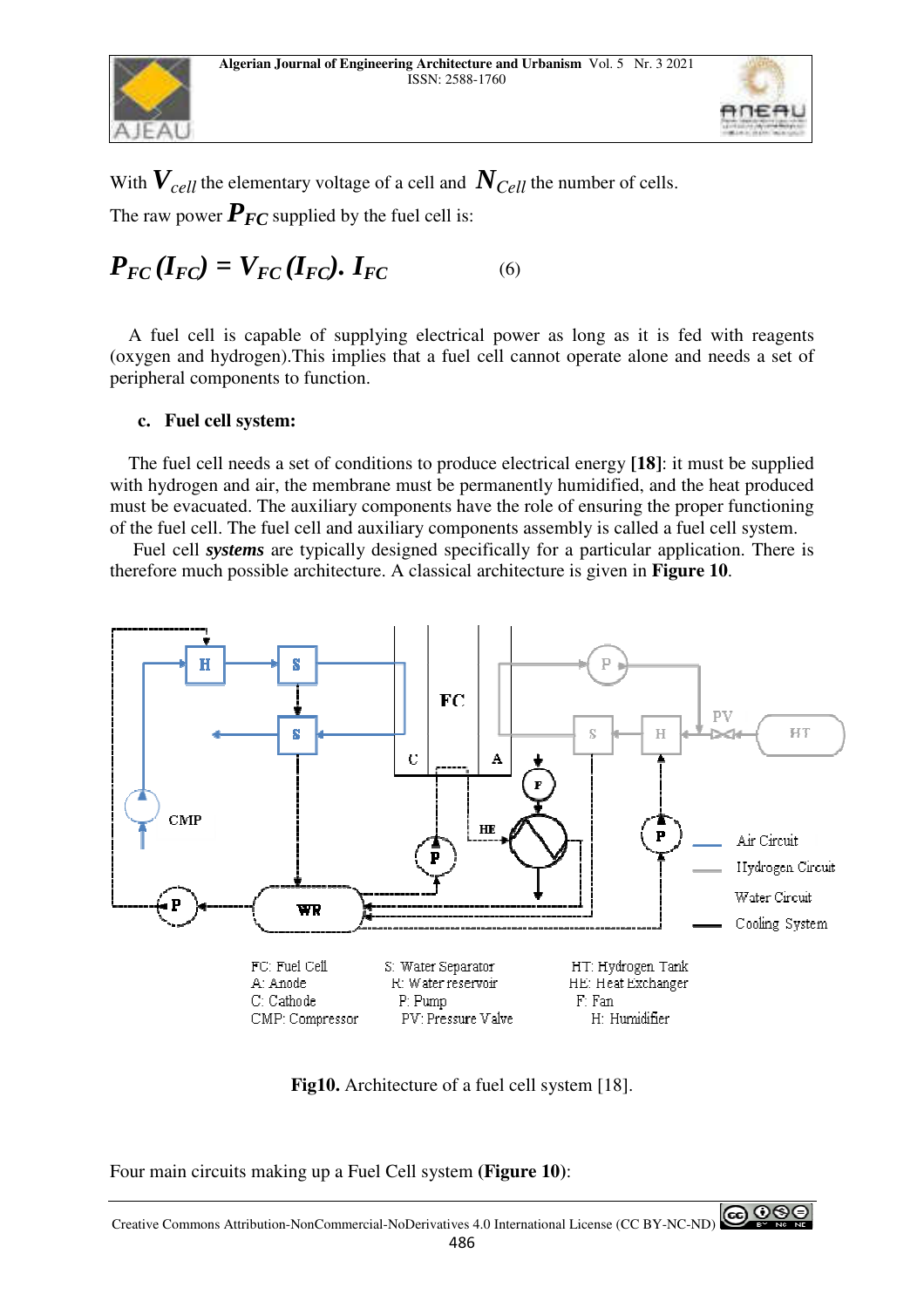



# • **The hydrogen circuit (closed circuit):**

It supplies the anode with gaseous hydrogen. The hydrogen that is not consumed at the outlet of the heat pump can be re-injected at the inlet thereof via a recirculation pump.

#### • **The air circuit (open circuit):**

Generally, to supply the fuel cell with oxygen, a compressor injects air to the cathode.

#### • **The cooling circuit:**

The cooling system is an essential part of the fuel cell system **(Figure 10)**.The heat produced by the fuel cell can represent more than **50%** of power losses for high currents. In addition, the limited temperature difference between the fuel cell (about **80 ° C**) and the ambient air does not promote heat exchange and requires the use of large heat exchangers. This represents an important technical constraint in automotive applications.

#### • **The water circuit:**

Humidification of the membranes is done by the incoming gases (air and hydrogen) via the water circuit **(figure 10)**.The water also contributes to the cooling of the fuel cell as it passes through the heat exchanger.

 Auxiliary components are therefore essential for the proper functioning of the fuel cell. They consume some of the energy produced by the fuel cell. The air compressor (Figure 10) is the auxiliary that absorbs the most power **[22]**, and it significantly affects the overall efficiency of the fuel cell system.

The net power available at the output of the fuel cell system  $(P_{\text{sys}FC})$  is a function of the gross power ( $\vec{P}_{FC}$ ) and the power consumed by the auxiliary components ( $\vec{P}_{aux}$ ):

$$
P_{\text{sysFC}}(I_{FC}) = P_{FC}(I_{FC}) - P_{aux}(I_{FC}) \tag{7}
$$

Paces characteristic of the powers are given in **Figure 11**.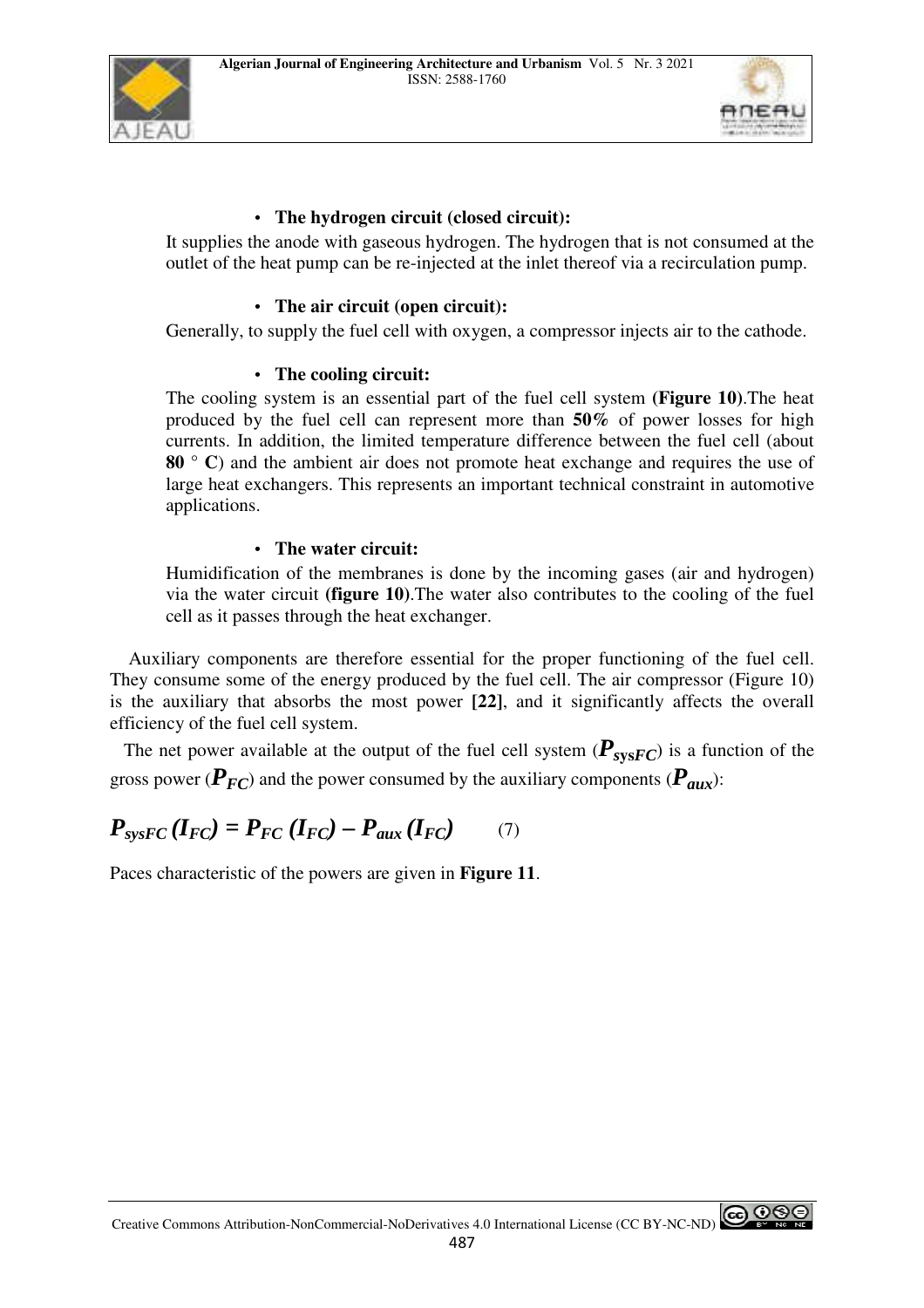



**Fig11.** Characteristic powers of a fuel cell system (Gross, net and auxiliary power).

 The power losses induced by the power consumption of the auxiliary components affect the overall efficiency of the system **(Figure 12)**.While the fuel cell converts chemical energy into electrical energy with a maximum efficiency of about **70%** for low loads, the fuel cell system achieves a maximum efficiency of about **50%** at around **25%** of the net available power.



**Fig12.** Characteristics yield of the fuel cell and fuel cell system.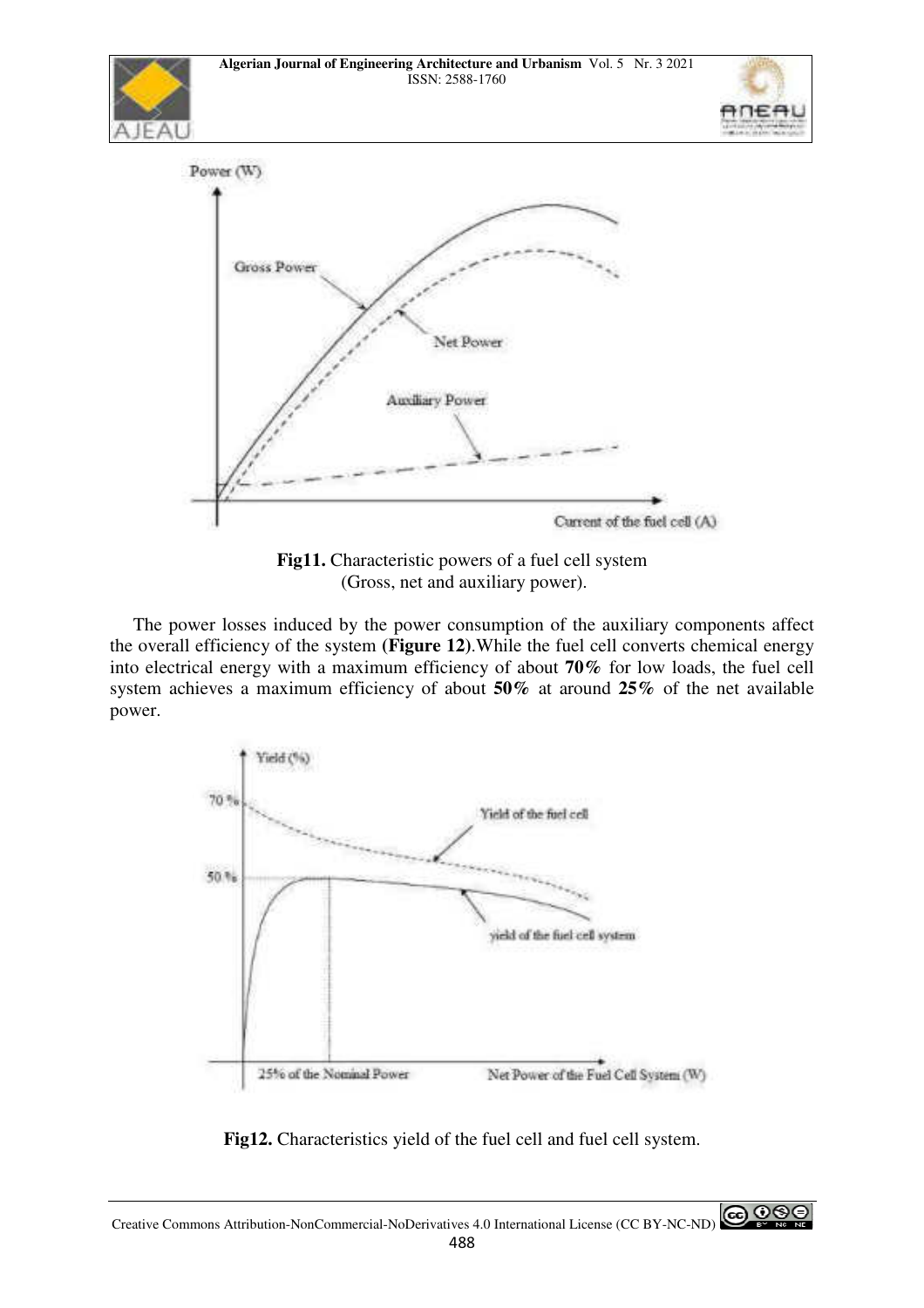



# **3.1.3. Fuel Cell Power train: a. Constraints in automotive applications:**

 A fuel cell vehicle is primarily an electric vehicle. The motorization is provided by one or more electrical machines and the power is supplied by the fuel cell system. Since the production of electrical energy is done without greenhouse gas emissions, a fuel cell vehicle is considered non-polluting (*locally*).The fuel cell system has a high efficiency (up to **50%**), so its use in a power train appears as an interesting solution for sustainable mobility.

A classic power-train architecture using a fuel cell is given in **Figure 13**.



**Fig13.** Example of Fuel Cell Power train Architecture.

 However, certain constraints related to the use of hydrogen and the fuel cell in an automotive environment must be considered:

# • **Hydrogen storage:**

Several hydrogen storage technologies have been considered for the automobile **[23] [24] [25]** but do not yet allow storing enough hydrogen to ensure autonomy similar to that of a vehicle conventional:

- $\checkmark$  Storage in gaseous form: Hydrogen is stored in metal tanks or composite materials, pressurized between 300 bars and 700 bars. It is the simplest and least expensive solution to store hydrogen.
- $\checkmark$  Storage in liquid form: Hydrogen is stored in liquid form at very low temperatures (-253  $\degree$  C) in cryogenic tanks.
- $\checkmark$  Reforming: Hydrogen is produced in the vehicle by a reformer. A reformer is a "mini-refinery" that extracts hydrogen from hydrogenated liquid fuels (eg methanol).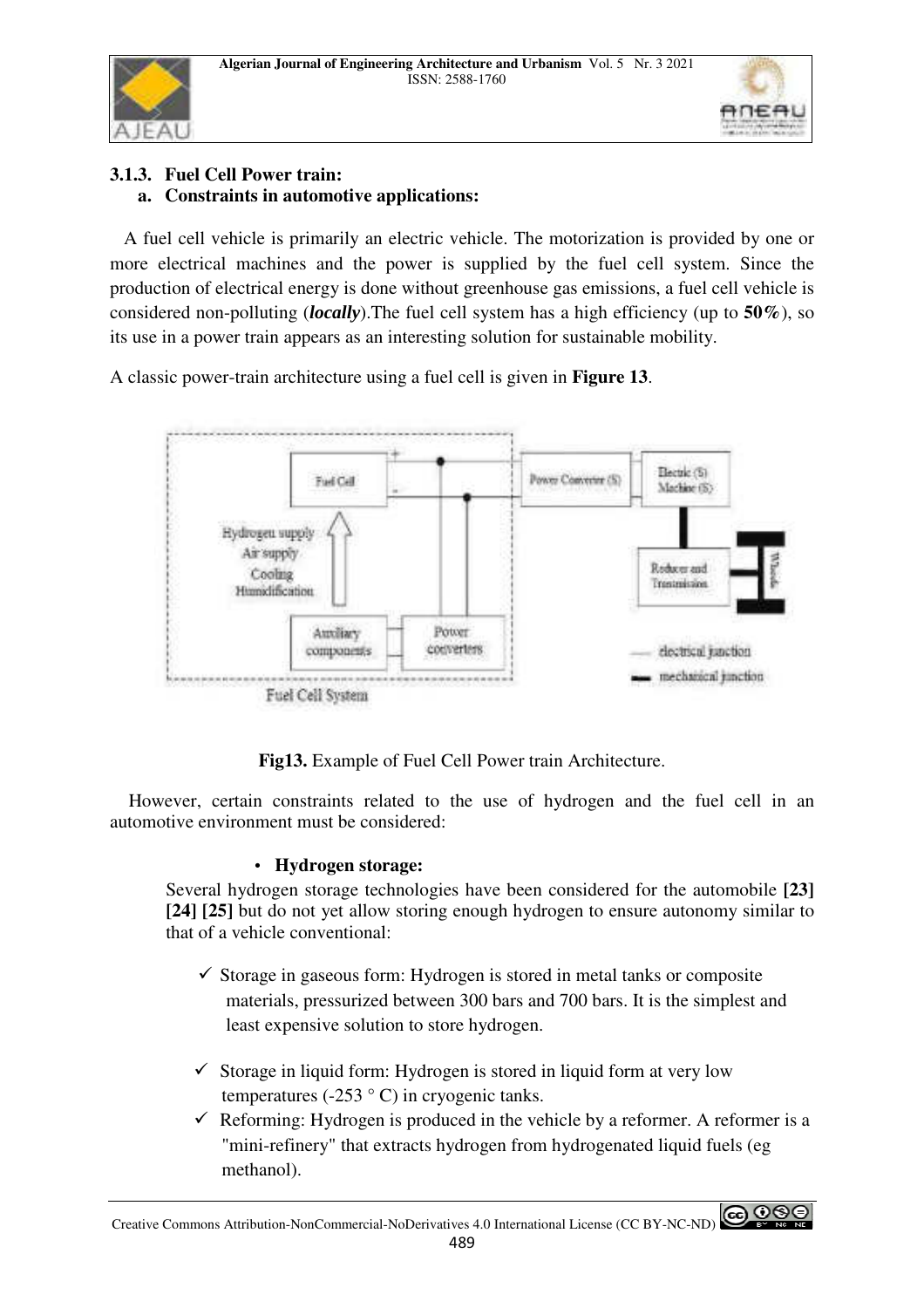



 $\checkmark$  "Solid" storage: Hydrogen can be stored in metal hydride tanks. A metal hydride captures the hydrogen molecules when it is under pressure and releases them when its temperature is increased. The main disadvantage of this solution is the large mass of the tank. The storage of hydrogen in nanostructures and nanotubes is also reported in the literature, but the actual hydrogen absorption capacity is a controversial subject and seems remote from the needs of the automobile **[26]**.

# • **Dynamics of the fuel cell system:**

A fuel cell system cannot instantly deliver maximum power. Its dynamics is mainly limited by that of the air compressor **[22]**.Generally the response time of the fuel cell system is of the order of a few seconds and can affect the dynamic performance of the vehicle during strong acceleration.

# • **Dimensioning of the fuel cell system and cooling circuit:**

In the case of a fuel cell vehicle without other secondary sources of electrical energy, the fuel cell system is sized to meet the power peaks of the electric motor (during high accelerations).For satisfactory dynamic performance of the vehicle, the rated power of the fuel cell system must be high. Cooling of the fuel cell can therefore become tricky **[27]**.

# • **Cold start of the fuel cell system:**

During cold starts, the maximum power of the fuel cell system is limited. The fuel cell needs a few minutes to reach its operating temperature **[28]**. Considers that only 50% of the nominal power is available during the first **2** minutes. The power limitation during a cold start is also described by **[18]**.

 Fuel cell vehicles without other secondary sources of electrical energy such as General Motors' Hydrogen3 prototype vehicle, **Table 2**, are therefore uncommon because the constraints related to the automotive environment require specific technological developments. In the context of automobile use, the fuel cell is therefore generally assisted by a secondary source of electrical energy. This type of vehicle is then called "*hybrid fuel cell vehicle*".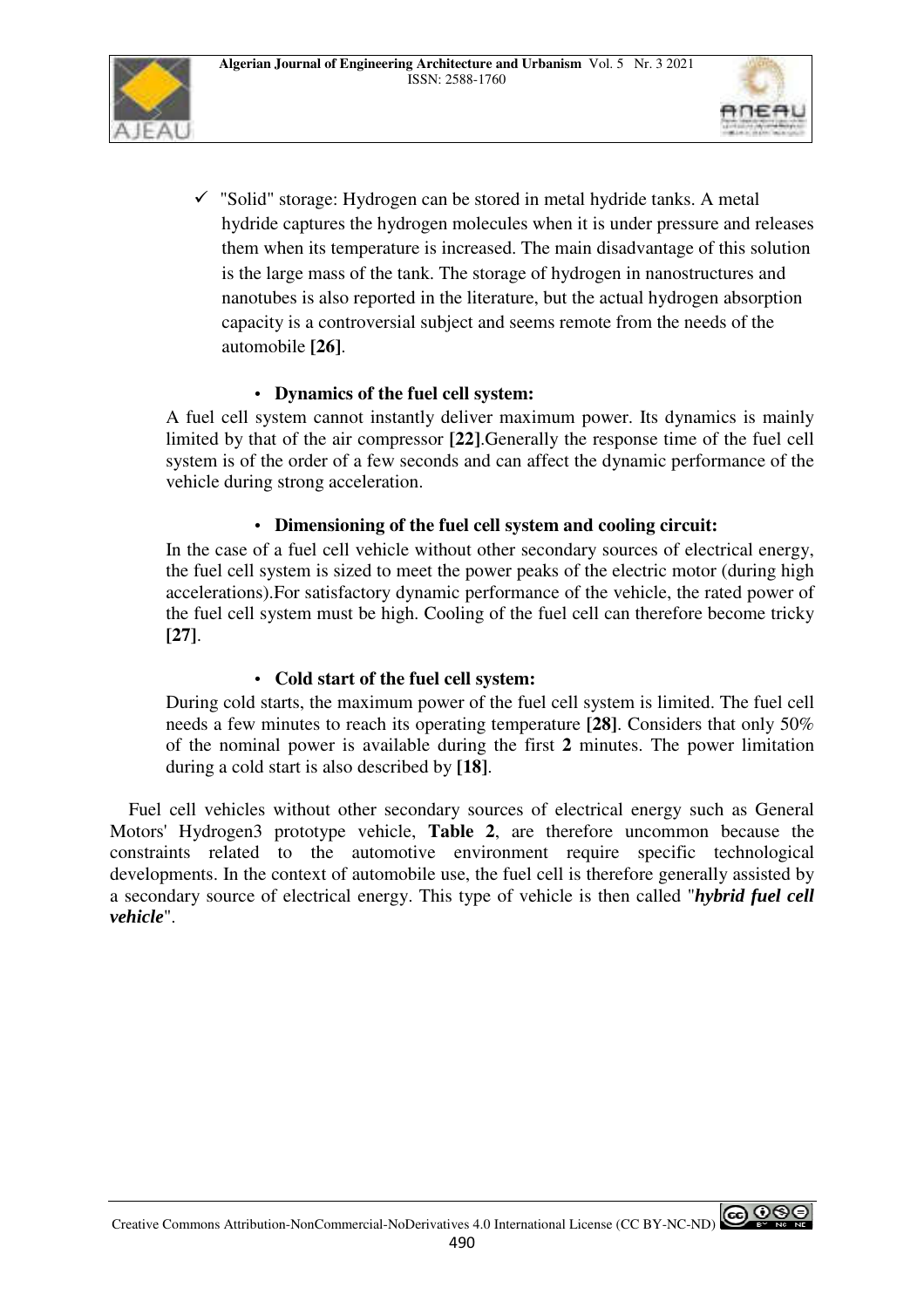



| <b>Builder</b>                   | <b>Vehicle</b>       | <b>Fuel Cell</b>    | <b>Secondary</b><br>source of energy | <b>Hydrogen</b> storage                                                                                                   | Auton-<br>omy      | <b>Engines</b>                                   |
|----------------------------------|----------------------|---------------------|--------------------------------------|---------------------------------------------------------------------------------------------------------------------------|--------------------|--------------------------------------------------|
| Honda                            | FCX                  | 86 kW               | Super-capacitors                     | High pressure tank                                                                                                        | 430 km             | $80 \text{ kW}$                                  |
| $[29]$                           |                      | (Honda)             |                                      | $(156.61, 350 \text{ bar})$                                                                                               |                    |                                                  |
| Toyota<br>$[30]$                 | Highlander<br>FCHV*  | $90$ kW<br>(Toyota) | <b>Batteries</b><br>Ni-MH            | Version 3:<br>Metal hydride<br>Version 4:                                                                                 | 300 km             | $80 \text{ kW}$                                  |
|                                  |                      |                     |                                      | High tank<br>Pressure<br>Version 5:<br>reformer                                                                           | 250 km             |                                                  |
| Nissan<br>$[31]$                 | X-Trail<br>FCHV*     | 90 kW<br>(Nissan)   | <b>Battery</b><br>Li-ion             | High tank<br>Pressure                                                                                                     | $500\ \mathrm{km}$ | 90 kW                                            |
|                                  |                      |                     |                                      | $(700 \text{ bar})$                                                                                                       |                    |                                                  |
| General<br>Motors<br>$[32]$      | Zafira<br>Hydrogen3  | 94 kW               | sans                                 | Liquid version:<br>Liquidhydrogentank<br>(681)<br>Gas version:                                                            | 400 km             | 60 kW                                            |
|                                  |                      |                     |                                      | High pressure tank<br>$(77.41, 700 \text{ bar})$                                                                          | 270 km             |                                                  |
| Daimler-<br>Chrysler<br>$[5]$    | Class A F-Cell       | 85 kW<br>(Ballard)  | <b>Batteries</b><br>Ni-MH            | High pressure tank<br>(350 bar)                                                                                           | 150 km             | 65 kW                                            |
| <b>PSA</b><br>$[33]$             | Partner Taxi-<br>PAC | $5,5$ kW            | <b>Batteries</b><br>$Ni-MH$          | High pressure tank<br>(300 bar)                                                                                           | 250 km             | 22 kW                                            |
| Michelin-PSI<br>$[34]$<br>$[35]$ | Hy-Light             | 30 kW<br>(PSI)      | Super-capacitors                     | High<br>pressure<br>hydrogen tank<br>$(200 \text{ bar})$<br>$+$<br>High<br>pressure<br>oxygen tank<br>$(350 \text{ bar})$ | $500 \mathrm{km}$  | 2 engines<br>30<br>kW<br>wheels at the<br>front. |

\*: Fuel Cell Hybrid Vehicle

# **Tab2.** Examples of fuel cell vehicles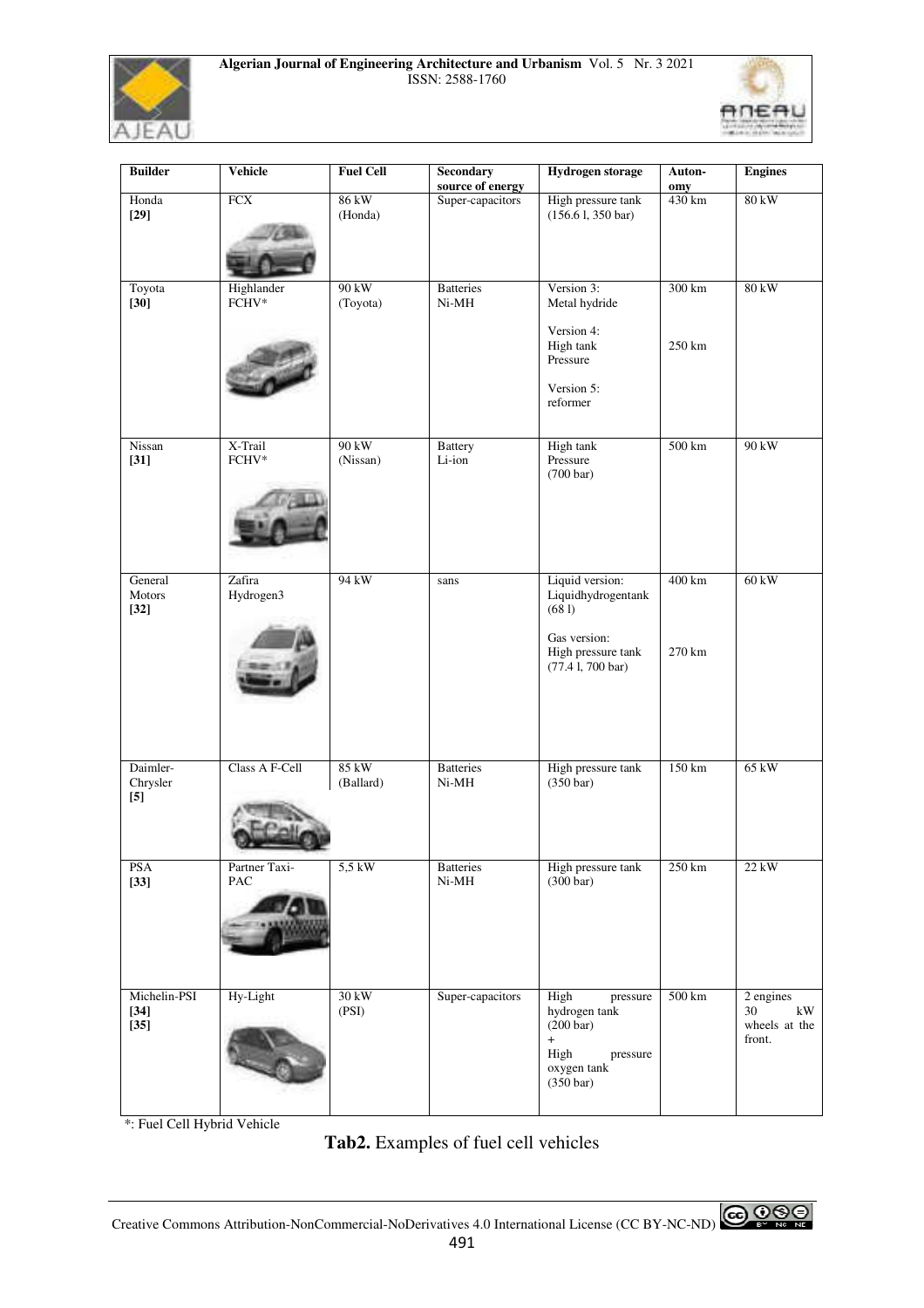



# **b. Hybrid fuel cell vehicle:**

 In a hybrid fuel cell vehicle, it is the power source that is hybrid, the engine remaining fully electric. A hybrid fuel cell vehicle therefore uses a secondary source of electrical power reversible power (charging and discharging).The roles of the secondary source of energy are **[28][36]**:

# • **Assist the fuel cell:**

The secondary source provides the additional power when the battery reaches its maximum power (for example during acceleration of the vehicle).

# • **Recover kinetic energy during braking:**

The recovery of kinetic energy during braking phases saves hydrogen and increases the range of the vehicle.

## • **Introduce a degree of freedom in the distribution of powers:**

Hybridization distributes the power demand between the fuel cell system and the secondary energy source. The operating points of the fuel cell system can thus be shifted to higher yield areas by using appropriate control strategies, thereby reducing hydrogen consumption.

 Within the power train of a hybrid fuel cell vehicle (**Figure 14**), several modes of operation can be identified. These modes of operation (traction, braking and stopping) induce different energy flows (**Table 3**).

| <b>Mode</b> | <b>Power</b>                                                | <b>Diagram of energy flows</b> | <b>Description</b>                                                                                |
|-------------|-------------------------------------------------------------|--------------------------------|---------------------------------------------------------------------------------------------------|
| Traction    | $P_{EM} > 0$<br>$P_{\text{sysFC}} > 0$<br>$P_{SSE} = 0$     | EM<br>sysFC<br><b>SSE</b>      | The fuel cell system<br>supplies only the<br>electric machine.                                    |
|             | $P_{EM} > 0$<br>$P_{sysFC} > 0$<br>$P$ <sub>SSE</sub> $> 0$ | sysFC<br>EM<br><b>SSE</b>      | The fuel cell system<br>and the secondary<br>together<br>source<br>power the electric<br>machine. |
|             | $P_{EM} > 0$<br>$P_{sysFC} = 0$<br>$P_{SSE} > 0$            | sysFC<br>EM<br><b>SSE</b>      | The<br>secondary<br>source supplies only<br>the electric machine.                                 |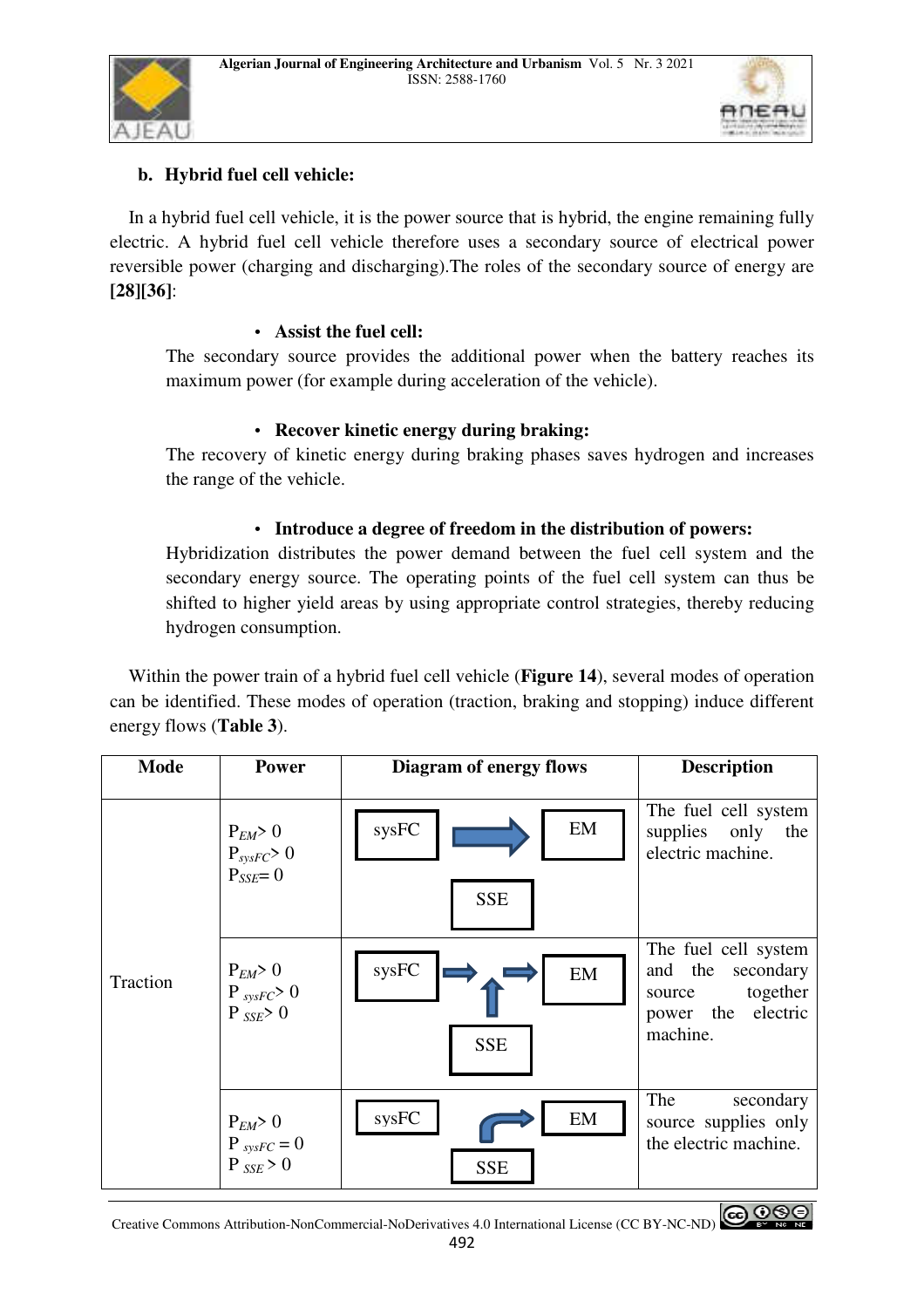



|                | $P_{EM} > 0$<br>$P_{sysFC} > 0$<br>$P_{SSE}$ < 0 | sysFC<br>EM<br><b>SSE</b>                         | The fuel cell system<br>powers the electric<br>machine<br>and<br>recharges<br>the<br>secondary source.                                          |
|----------------|--------------------------------------------------|---------------------------------------------------|-------------------------------------------------------------------------------------------------------------------------------------------------|
| <b>Braking</b> | $P_{EM}$ < 0<br>$P_{sysFC} = 0$<br>$P_{SSE}$ < 0 | $\ensuremath{\mathrm{sysFC}}$<br>EM<br><b>SSE</b> | The<br>secondary<br>the<br>source recovers<br>kinetic<br>of<br>energy<br>braking.                                                               |
|                | $P_{EM}$ < 0<br>$P_{sysFC} > 0$<br>$P_{SSE}$ < 0 | sysFC<br>EM<br><b>SSE</b>                         | The<br>secondary<br>the<br>source recovers<br>kinetic<br>of<br>energy<br>braking<br>and<br>also<br>receives power from<br>the fuel cell system. |
| Stop           | $P_{EM} = 0$<br>$P_{sysFC} = 0$<br>$P_{SSE} = 0$ | sysFC<br>EM<br><b>SSE</b>                         | No energy flow.                                                                                                                                 |
|                | $P_{EM} = 0$<br>$P_{sysFC} > 0$<br>$P_{SSE}$ < 0 | sysFC<br>EM<br><b>SSE</b>                         | The fuel cell system<br>recharges<br>the<br>secondary source.                                                                                   |

sysFC: system FC

SSE: Secondary Source of Energy EM: Electric Machine

**Tab3.** Energy flows within the power-train.

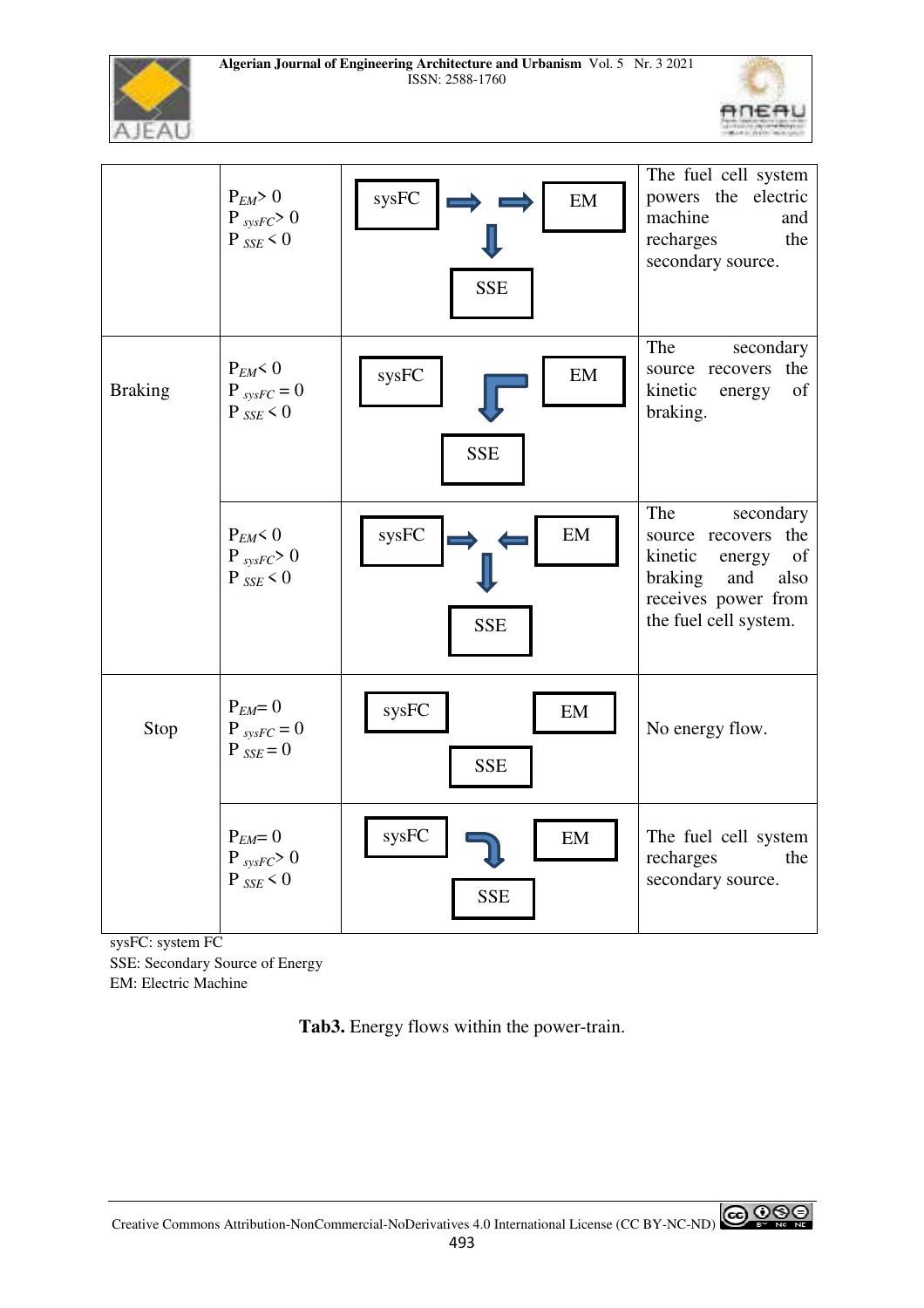

**Fig14.** Example for Hybrid Fuel Cell Vehicle Architecture

# **c. The secondary source of energy:**

 The main characteristic of the secondary source of energy is that it is reversible in power. The secondary source can be recharged by kinetic energy recovery or by the fuel cell system (**Table 3**).

In a hybrid fuel cell vehicle, two technologies are generally retained to form the secondary source of energy: *batteries and super-capacitors.*

 A battery is an electrochemical energy converter that stores energy in a chemical way. In the case of hybrid vehicles, the main technologies used are lead-acid batteries, Nickel Metal Hydride (Ni- MH) batteries and Lithium-ion (Li-ion) batteries **[37]**. Ni-MH technology is the most popular because it offers good performance in terms of capacity, life and cost. Li-ion technology has a higher specific power (W / kg) and a better specific capacity (Wh / kg), but improvements are still necessary concerning the cost, the safety of operation, the service life and performance at low temperatures. Lead technology suffers from a low specific capacity due to the high weight of the batteries; however, it is a robust technology available at low cost and still benefiting from developments **[38]**.

 A super-capacitor (or double-layer capacitor) stores the energy electro-statically by polarizing an electrolytic solution. There is no chemical reaction involved, resulting in high lifetimes (a super-capacitor can be charged and discharged hundreds of thousands of times). Les super-capacitors have an extremely low specific capacity but have a significant specific power. In addition, their efficiency in charge and discharge is high. In a hybrid application, super-capacitors are intended to satisfy the strong power peaks **[39]**.

 A fuel cell, a battery and a super-capacitor have extremely different electrical characteristics. The Ragone plan (**Figure 15**) illustrates the differences in terms of specific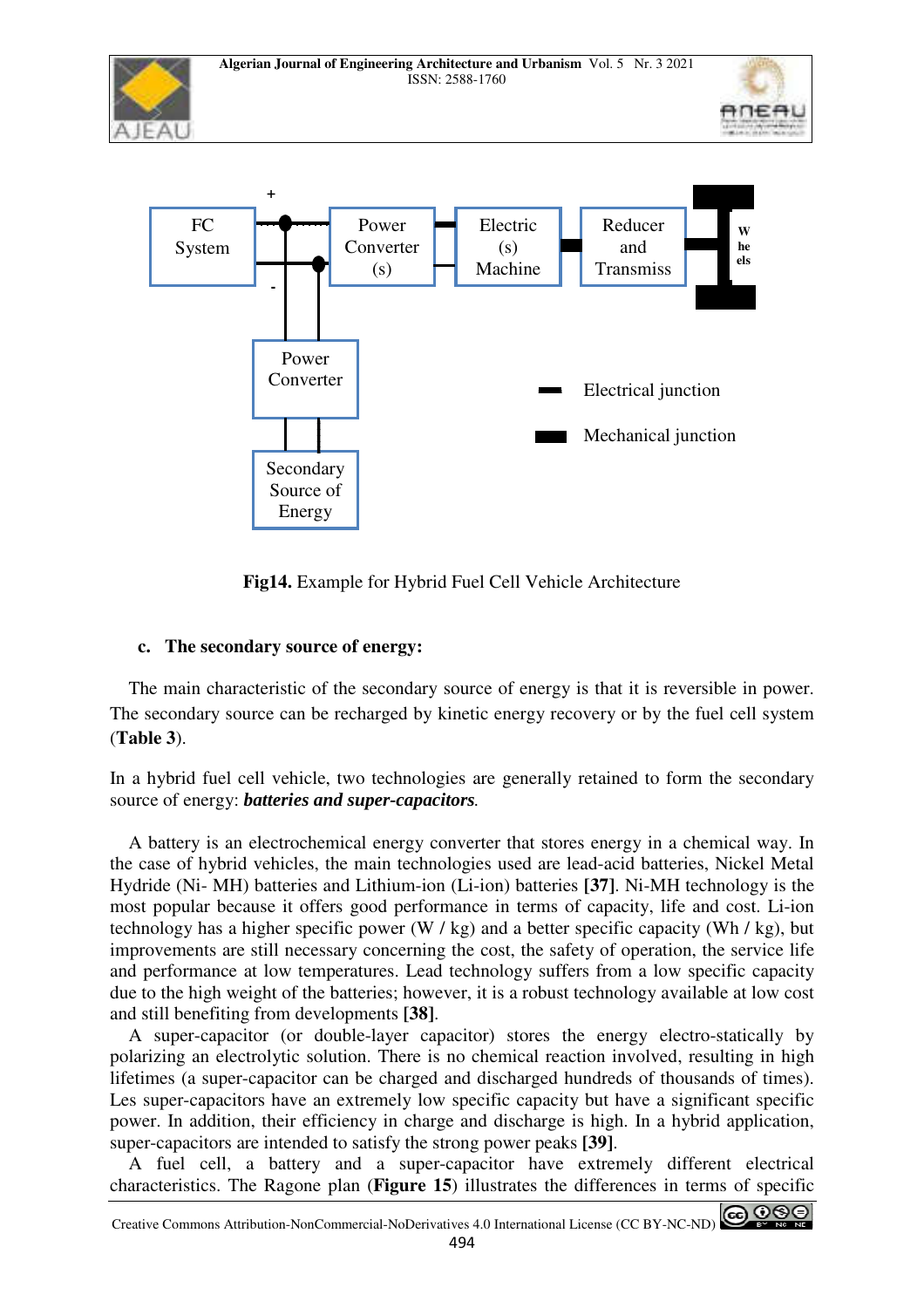



powers and specific capacities of different power sources **[40]**.The fuel cell and hydrogen have the highest specific *capacity*, followed by batteries and then super-capacitors. In contrast, super-capacitors have the highest specific *power*, followed by batteries and fuel cells.

 One of the challenges in the design of a fuel cell hybrid vehicle is to determine an ideal combination of the fuel cell system and the secondary energy source to satisfy the dynamic performance of the vehicle while ensuring sufficient autonomy.



**Fig15.** Plan of Ragone [40]

# **3.1.4. Dimensioning and control strategy:**

# **a. Dimensioning of the hybrid power source:**

 The sizing of the power source (fuel cell system and secondary energy source) has an essential impact on both the dynamic performance of the vehicle (driving pleasure) and the hydrogen consumption (vehicle range).It is obviously a function of a specification related to the application. The solutions obtained for this specification can be many and varied (choice of secondary source for example).In this case, to make a choice, one must be sure to have a control strategy that makes the best use of energy exchanges. The choice of components and the control strategy are therefore intimately linked for sizing. Sizing must take into account several aspects:

# - **Driving situations and dimensioning:**

 It is not possible to take into account all possible driving situations. The specifications therefore impose minimum performance for "characteristic" driving conditions. For the special cases of constant speed and constant acceleration of the vehicle (**Figure 16**),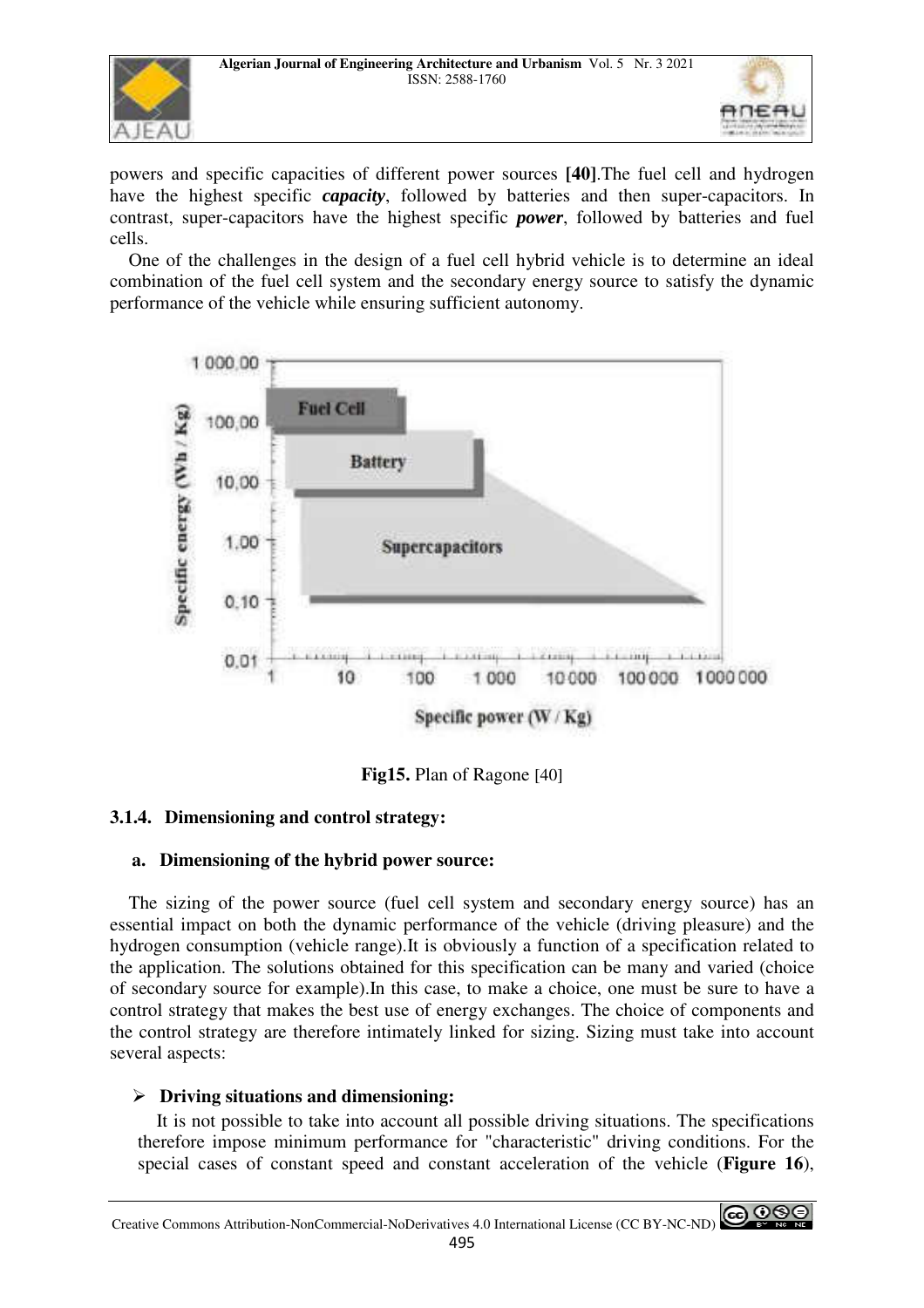



minimum limits can easily be calculated for the energy and power of the secondary energy source:

Case of the constant speed of the vehicle:

 The vehicle must be able to drive at a constant speed *Vconst* for an extended period of time (typically on the highway for several tens of minutes), which equates to a constant power demand *Pspeed\_const* of the engine.

 Since the secondary power source has a limited amount of power, it cannot provide extended power assistance to the fuel cell system. The fuel cell system must therefore have a maximum power sufficient  $P_{sysFCmax}$  maintain the speed of the vehicle **[41][42][43][28]**.

Case of acceleration of the vehicle:

The acceleration of the vehicle is characterized by power peaks  $P_{\text{accel}}$  of limited duration of the engine (a few seconds).The fuel cell system is not always able to ensure the acceleration of the vehicle alone either because its dynamics is limited or because it's maximum power  $P_{\text{sys}FCmax}$  is limited.

The missing power  $P_{accel}$ -  $P_{systemax}$  is then supplied by the secondary energy source **[28][42]**.The hybrid configuration is also particularly interesting to overcome the limit dynamics of the fuel cell system **[22][44]**.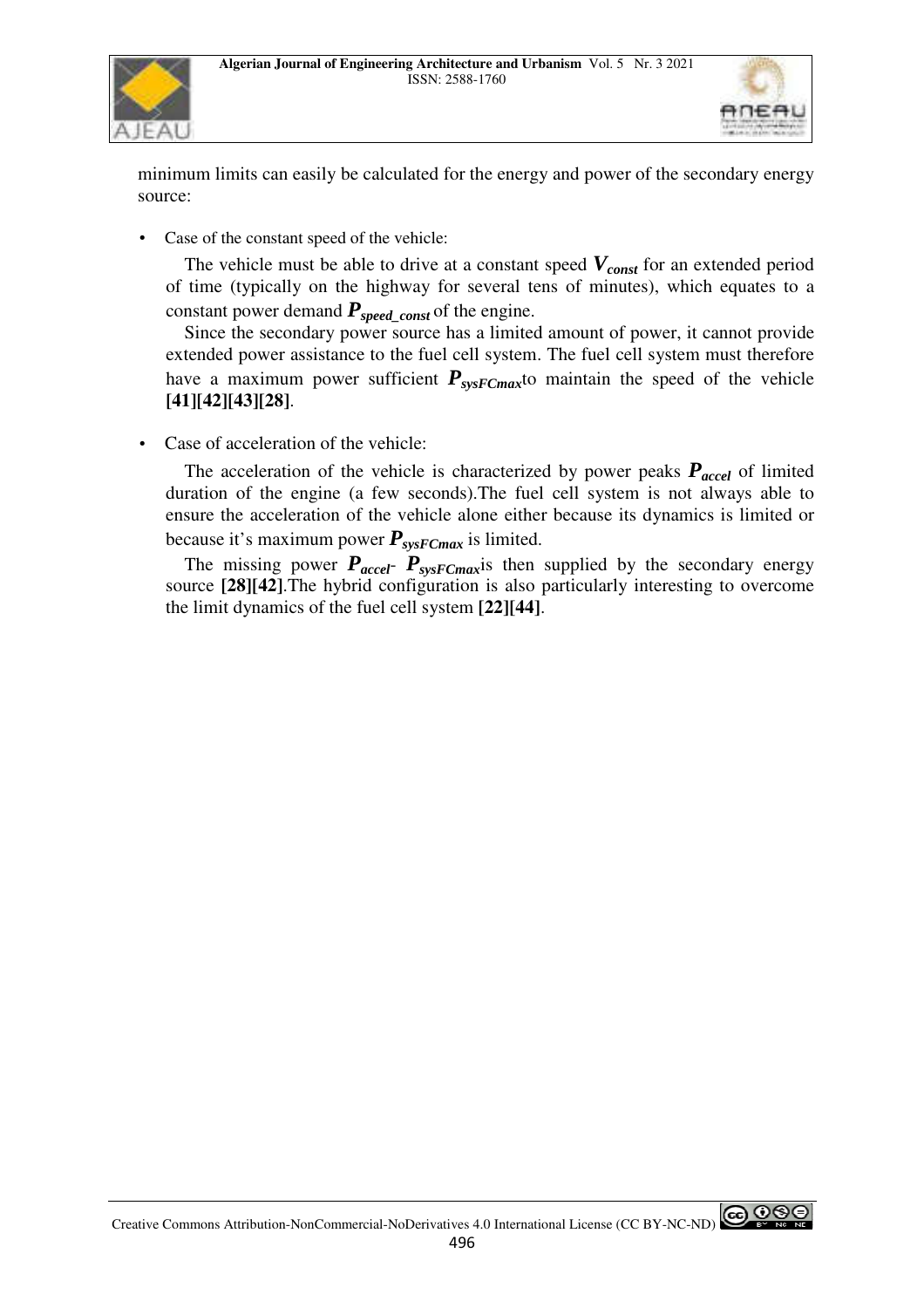



# - **Energy criteria and sizing:**

 An important part of hydrogen saving is obtained by kinetic energy recovery **[45][42][46]**. The sizing of the secondary source must therefore make it possible to recover as much as possible the braking energy **[47] [41] [48]**.However, the kinetic energy recoverable and the power demand of the motorization depend on the envisaged use of the vehicle (urban, periurban or highway, mixed...).As a result, the sizing of the power source is specific to a particular application **[49] [50] [42]**.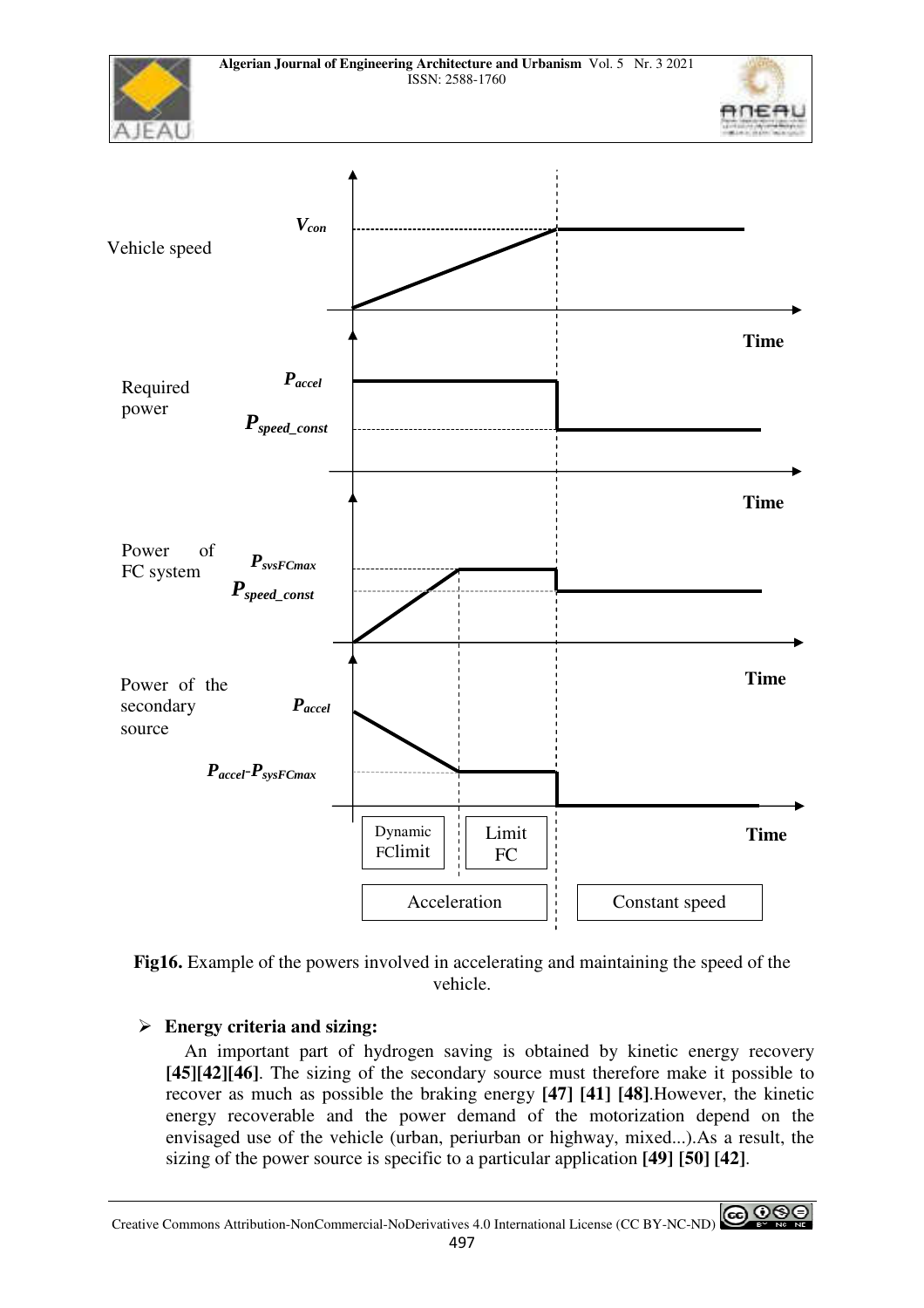



# - **Vehicle mass problem:**

 Hydrogen consumption is influenced by the mass of the vehicle. The mass of the power source (fuel cell system + secondary energy source) is therefore an important factor in the design process **[49][51][46]**. At the limit, the overweight introduced can go as far as canceling the benefits obtained thanks to the secondary source.

 Due to the additional weight introduced by the secondary source of energy as well as the increase in the complexity of the powertrain, can be considered the use of a single fuel cell which naturally has a high efficiency over a wide range of use **[52]**.

# - **Energy vs. Power: Battery or Super-capacitor?**

 It is difficult to advocate the use of battery or super-capacitor, the two technologies having very different characteristics. Some authors favor the use of super-capacitors **[41][50]** because of their energy efficiency and specific power, but their low capacity can be a handicap. Conversely, batteries are able to store a large amount of energy but are penalized by their specific power. One solution is to couple batteries and supercapacitors to combine their advantages (power and energy) **[53][41][50]**, but this inevitably increases the complexity and *cost* of the secondary energy source.

 In summary, in the context of automotive use, if there is consensus on the interest of a hybrid fuel cell system, the choice of secondary source technology remains open. In addition, there does not appear to be a trend among automakers to use super-capacitors or precise battery technology (**Table 2**).

Life-time constraints **[53]** or cost criteria **[54]** are also involved in the sizing process.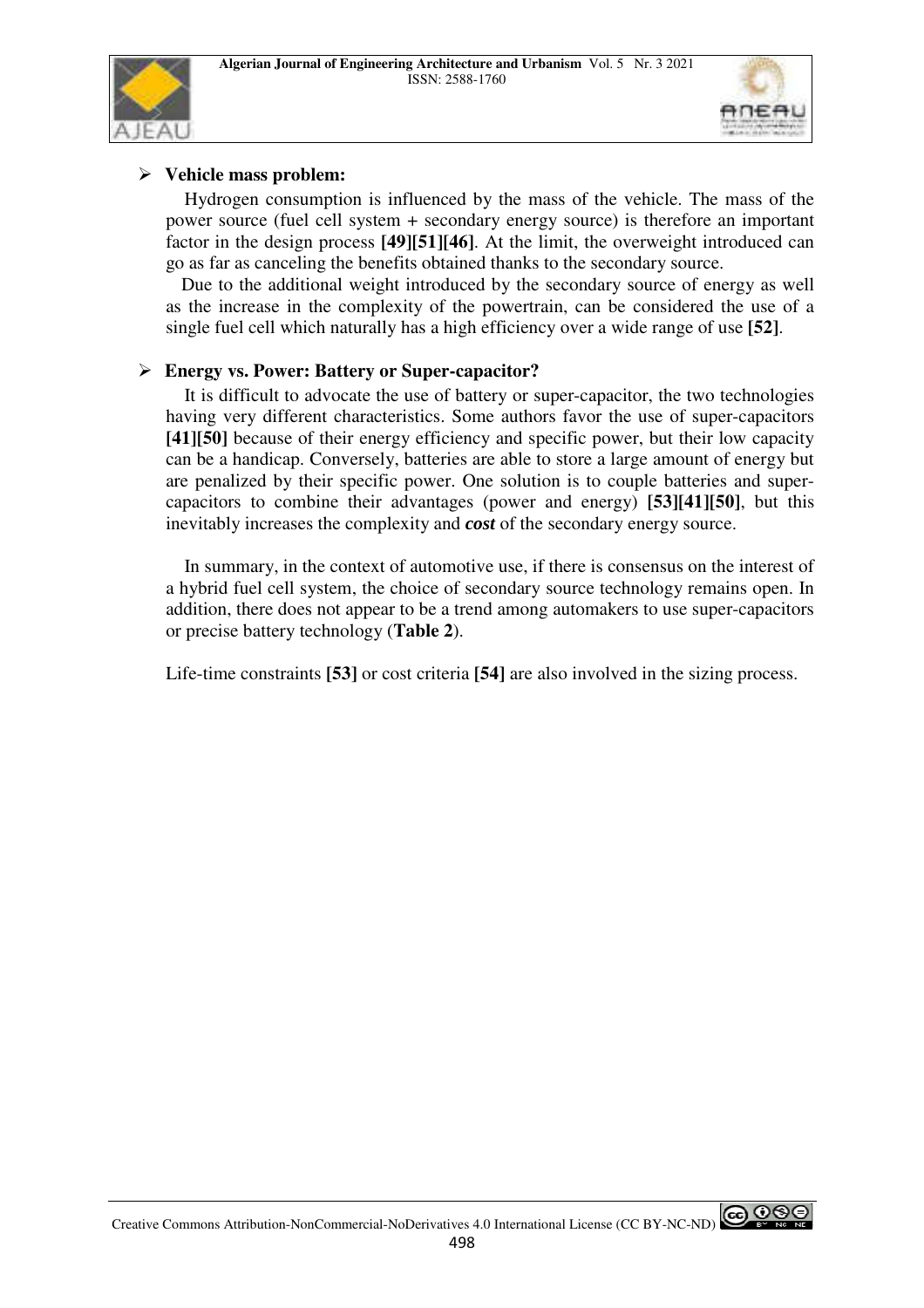



# **Conclusion:**

 With the growth of environmental problems and the expected shortage of energy sources for the next decades, it is important to find other more efficient and clean forms of energy, the overall oil reserves are only sufficient for about 40 years. However, the global economy is growing rapidly with a subsequent increase in oil consumption, CO2 emission has grown enormously in this period. In addition to contributing to the reduction of the greenhouse effect, vehicles powered by a fuel cell, more commonly called zero emission vehicles (ZEV), allow the improvement of the quality of urban life thanks to their low noise pollution. However, the prospects for commercial development have never been better as a result of the combined efforts of various research institutes worldwide, several large industrial groups and car manufacturers. Performance, reliability, durability, cost, fuel availability, public satisfaction, and performance during transients [19] are essential factors in developing fuel cell electric vehicles that can compete with the ICE vehicles that are monopolizing the streets. Thus, automotive manufacturers started to produce fuel cell vehicles.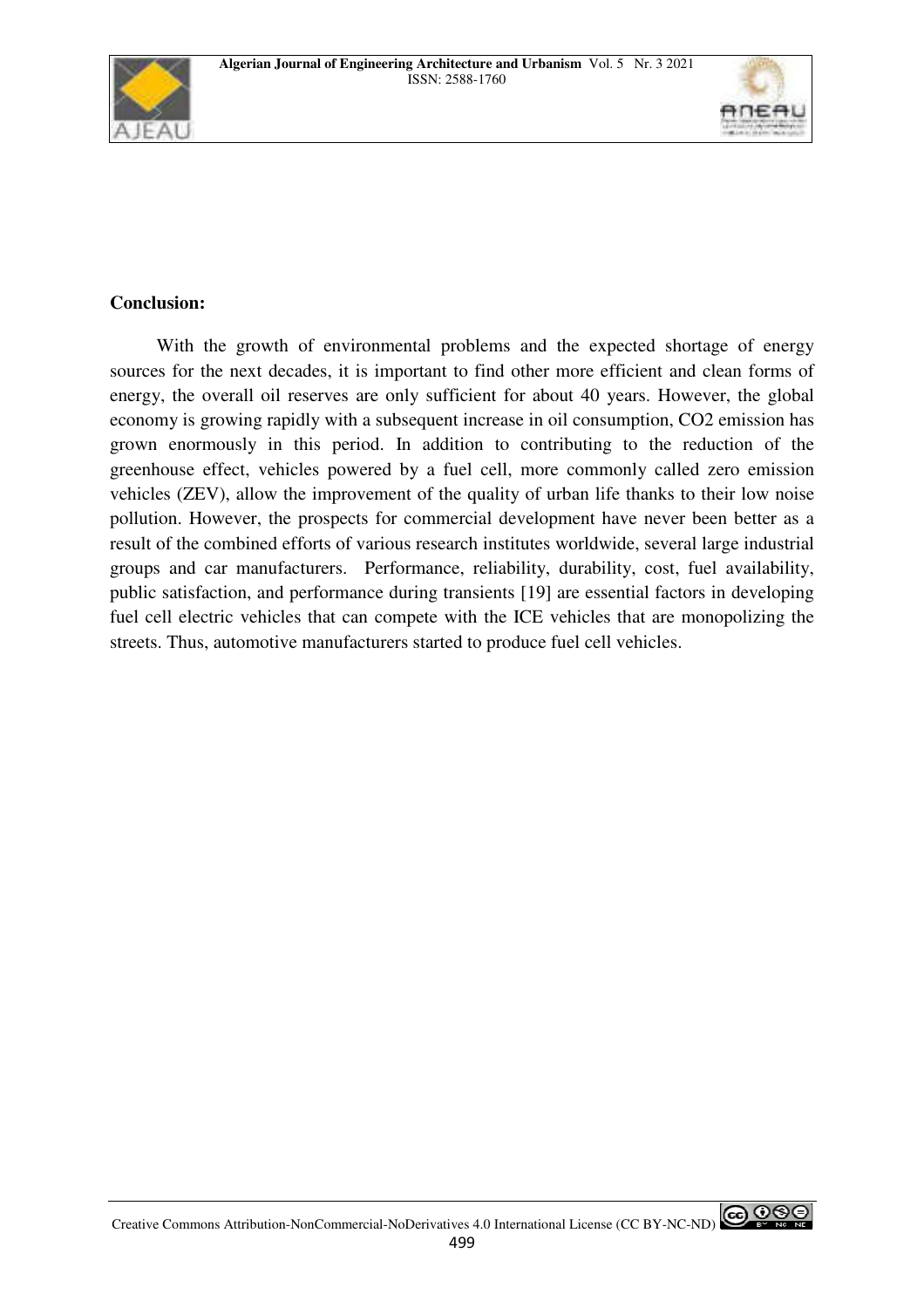



## **References:**

https://fr.wikipedia.org/wiki/Norme\_europ%C3%A9enne\_d%27%C3%A9mission

A. Fonseca (2000), Comparaison de machines à aimants permanents pour la traction de véhicules électriques et hybrids, Thèse de doctorat INPG Génie électrique, septembre.

D.Benedittis (2002), Etude et modèle électromagnétique de machine asynchrone pour alternateur démarreur, Thèse de doctorat INPG Génie électrique.

R. Joumard (25 et 26 juin 2002), INRETS Les enjeux de la pollution de l'air des transports 5ème Colloque C-VELEC – Grenoble.

Association Française de l'hydrogène, Le programme DaimlerChrysler, Mémento de l'hydrogène, Fiche 9.1.1, September 2016

http://www.afhypac.org/documents/toutsavoir/Fiche%209.1.1%20%20Daimler%20rev.sept%20%202016%20Th .pdf

Thierry Alleau (25 et 26 juin 2002), Association française de l'hydrogène L'hydrogène; vecteur d'énergie du futur? 5ème Colloque C-VELEC – Grenoble.

Scott Hardman, Gil Tal (13 September 2018), Who are the early adopters of fuel cell vehicles?, Institute of Transportation Studies, University of California, Davis, USA, International Journal of Hydrogen Energy Volume 43, Issue 37, Pages 17857-17866.

EV Volumes, EV data center (2018), http://www.ev-volumes.com/

Fuel Cell Today, news site on the fuel cell, http://www.fuelcelltoday.com/

SAE (Society of automotive Engineer), History of Fuel Cells, https://www.sae.org/

K.A. Burke (17–21 August 2003), Fuel Cells for Space Science Applications, First International Energy Conversion Engineering Conference, Virginia.

K.B. Prater (Janvier 1992), Solid polymer fuel cell developments at Ballard, Journal of Power Sources, Volume 37 (1-2), pages 181-188.

https://fr.wikipedia.org/wiki/Pile\_%C3%A0\_combustible#/media/File:Fuel\_cell\_NASA\_p48600ac.jpg

CEA (Commissariat à l'Énergie Atomique) (hiver 2004/2005), L'hydrogène-Les nouvelles technologies de l'énergie, Clefs CEA, Magazine numéros 50/51.

Société Axane, Typology of fuel cells, 2005, http://www.axane.net/

J. Lachaize (2004), Etude des stratégies et des structures de commande pour le pilotage des systèmes énergétiques à Pile à Combustible (PAC) destinés à la traction, Thèse de doctorat, Laboratoire d'Électrotechnique et d'Électronique Industrielle, Institut National Polytechnique de Toulouse.

A. Emadi, K. Rajashekara, S. Williamson, S. Lukic (Mai 2005), Topological Overview of Hybrid Electric and Fuel Cell Vehicular Power System Architectures and Configurations, IEEE Transaction on Vehicular Technology, Vol.54 (3).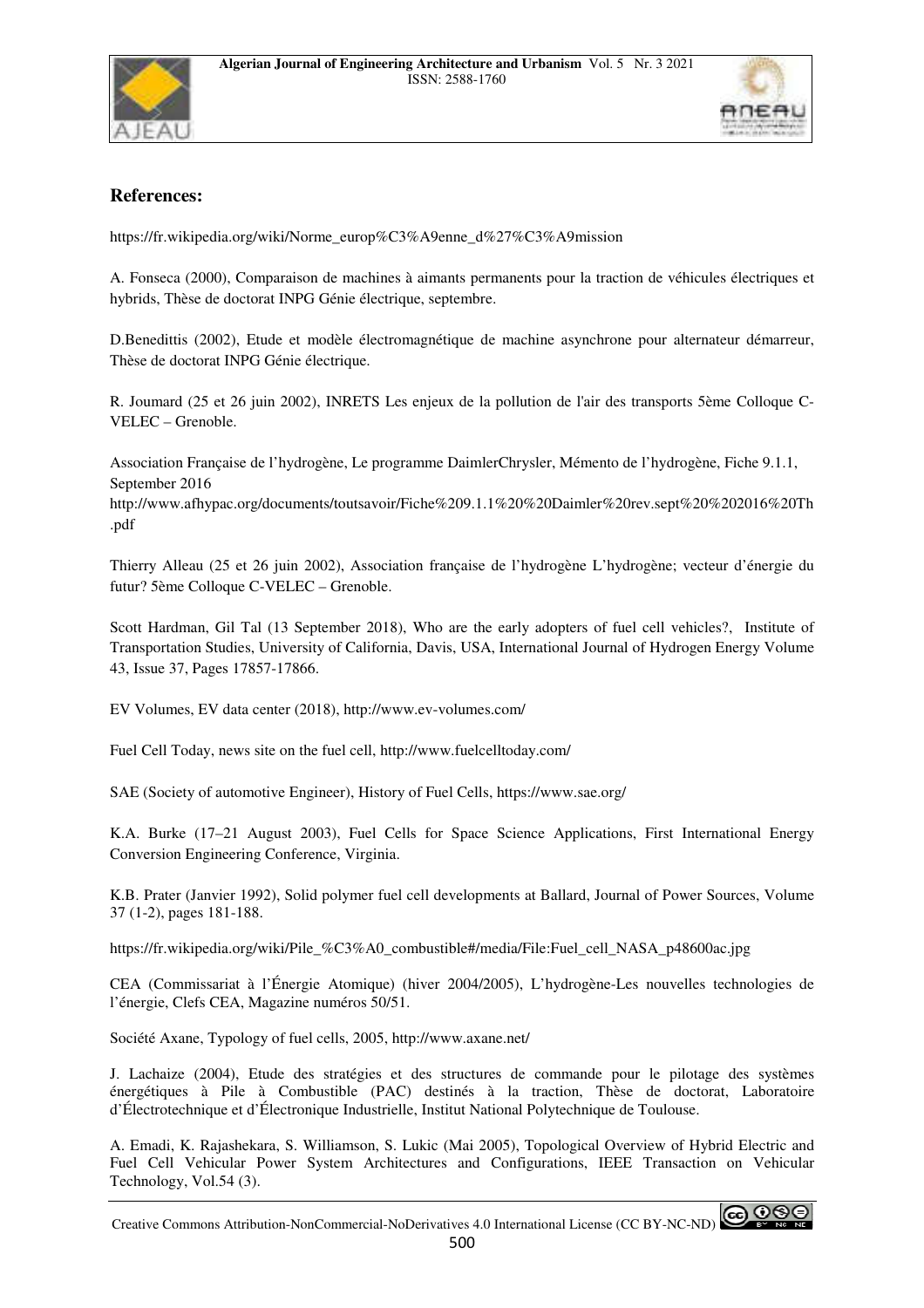



D.D. Boettner, G. Paganelli, Y.G. Guezennec, G. Rizzoni, M.J. Moran (March 2002), ''Proton Exchange Membrane (PEM) fuel cell system for automotive vehicle simulation and control'', Journal of Energy Resources Technology (Transactions of the ASME), Vol. 124 (1), pp. 20-27.

M.D. Ruge (2003), Entwicklungeinesflüssigkeitsgekühlten Polymer-Elektrolyt-Membran-BrennstoffzellenstapelsmiteinerLeistung von 6,5 kW, Thèse de doctorat, ETH Zürich.

Dupont, Nafion membrane manufacturing company,http://www.dupont.com/.

P. Rodatz (2003), Dynamics of the Polymer Electrolyte Fuel Cell: experiments and model-based analysis, doctoral thesis, ETH Zürich.

Y. Guezennec, T.Y Choi, G. Paganelli, G. Rizzoni (June 2003), Supervisory control of fuel cell vehicles and its link to overall system efficiency and low-level control requirements, Proceedings ofthe American Control Conference 2003, Vol. 3, pages 2055-2061.

A. Züttel (September 2003), Materials for hydrogen storage, Materials Today, Vol. 6 (9), pages 24-33.

V. Ananthachar, J.J. Duffy (May 2005), Efficiencies of hydrogen storage systemsonboard fuel cellvehicles, Journal of Solar Energy, Vol. 78 (5), pp. 687-694.

L. Zhou (August 2005), Progress and problems in hydrogen storage methods, Renewable and Sustainable Energy Reviews, Vol. 9 (4), pp. 395-408.

P. Guay, L. Barry, L. Stansfield, A. Rochefort (2004), On the control of carbon nanostructures for hydrogen storage applications, Carbon, Vol. 42 (11), pp. 2187-2193.

S. Rogg, M. Höglinger, E. Zwittig, C. Pfender, W. Kaiser, T. Heckenberger (2003), Cooling Modules for Vehicles with a Fuel Cell Drive, Fuel Cells, Willey Interscience, Vol. 3 (3) , pp. 153-158.

T. Markel , M. Zolot , K.B. Wipke , A.A. Pesaram (June 2003), Energy storage requirements for hybrid fuel cell vehicles, Advanced Automotive Battery Conference, Nice, France.

Honda, Honda Fuel Cell Vehicle, http://world.honda.com/FuelCell/.

Toyota, Toyota's Fuel-Cell Hybrid Vehicles (FCHV), https://www.toyota.com/

Nissan, Fuel CellVehicle X-Trail FCV, Notes techniques (2006), https://www.nissan-global.com

General Motors, Technical Data of HydroGen3, Donnée techniques (2004), https://www.gmheritagecenter.com/featured/Fuel\_Cell\_Vehicles.html

PSA, La pile à combustible - une énergie d'avenir, Communiqué de presse 2006, https://www.groupepsa.com/fr/, https://www.actu-environnement.com/ae/news/1471.php4

Michelin, Hy-Light, Le concept car Michelin de la mobilité propre, https://www.michelin.com/fre/presse/Presseet-actualites/actualite-michelin/Innovation/Concept-Vision-MICHELIN

F.N. Büchi, G. Paganelli, P. Dietrich, D. Laurent, A. Tsukada, P. Varenne, A. Delfino, R. Kötz, S.A. Freunberger, P.A. Magne, D. Walser, D. Olsommer (2007), Consumption and Efficiencyof a Passenger Car with a Hydrogen/Oxygen PEFC based Hybrid Electric Drivetrain, Fuel Cells, Vol.7, pp. 329-335.

K.S. Jeong, B.S. Oh (2002), Fuel economy and life-cost analysis of a fuel cell hybrid vehicle, Journal of Power Source, Vol. 105, pp. 58-65.

R. Spotnitz (September 2005), Advanced EV and HEV Batteries, IEEE Vehicle and Power Propulsion Conference, Chicago.